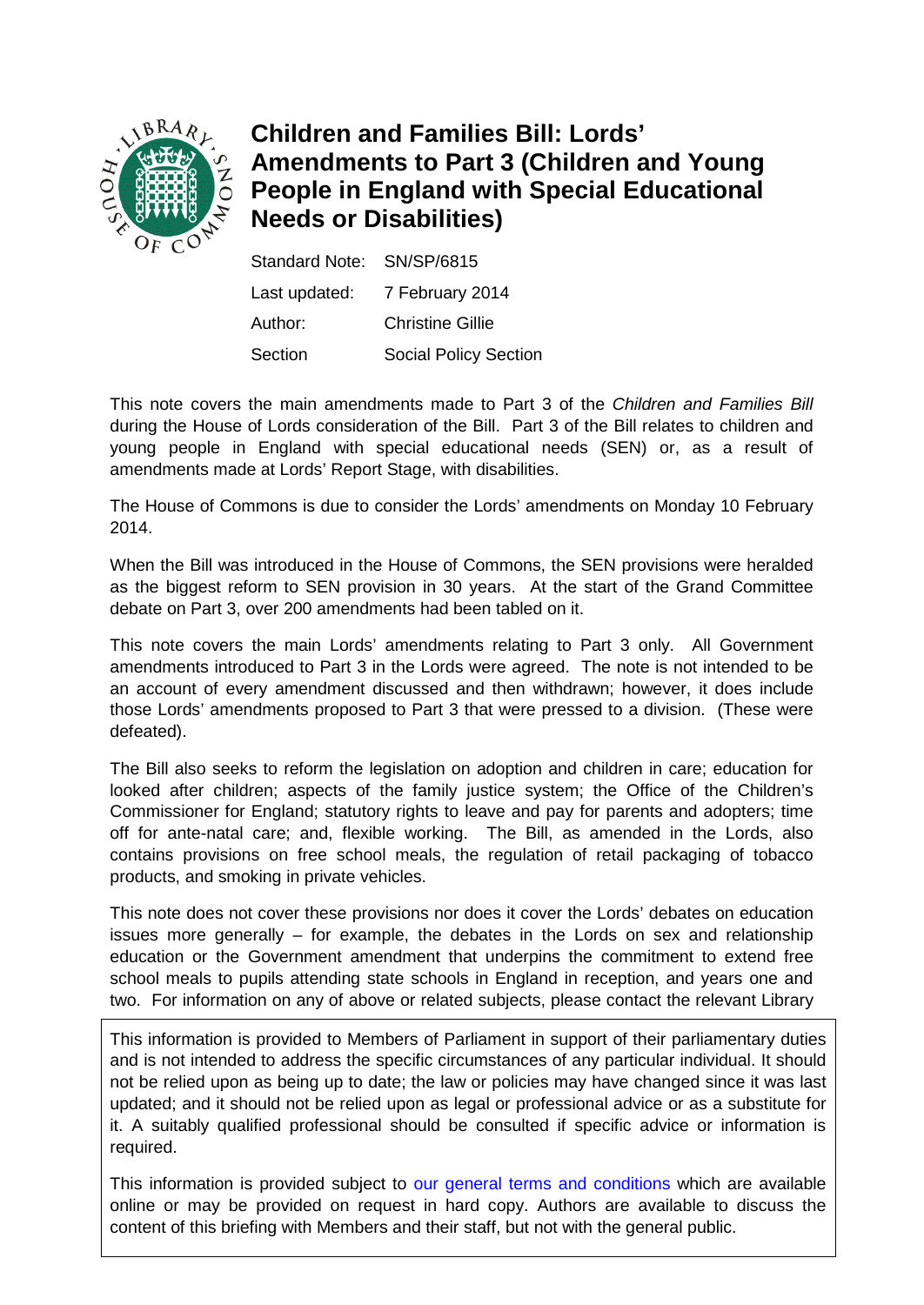specialist as follows.

School-related provision; SEN; education of looked after children: **Christine Gillie**

Child care, adoption and the Children's Commissioner for England: **Manjit Gheera**

Family justice system: **Catherine Fairbairn**

Parental leave and flexible leave: **Doug Pyper**

Retail packaging of tobacco products, and smoking in private vehicles: **Sarah Barber**

## **Contents**

| 1            |                               | <b>Introduction</b>                                                         | 3                       |
|--------------|-------------------------------|-----------------------------------------------------------------------------|-------------------------|
| $\mathbf{2}$ | <b>Lords' Grand Committee</b> |                                                                             | 4                       |
|              | 2.1                           | Support at school for children with medical conditions                      | 4                       |
|              | 2.2                           | Assessment of education, health and care needs                              | 4                       |
|              | 2.3                           | Education, health and care plans: amending and disclosing plans             | 5                       |
|              | 2.4                           | Mediation                                                                   | 5                       |
|              | 2.5                           | Making and approval of the Code of Practice                                 | 6                       |
|              | 2.6                           | Orders and regulations (personal budgets and direct payments; appeals etc.) | 6                       |
| 3            | <b>Lords' Report Stage</b>    |                                                                             | $\overline{\mathbf{7}}$ |
|              | 3.1                           | Disabled children and young people who do not have SEN                      | $\overline{7}$          |
|              | 3.2                           | Health or social care                                                       | 8                       |
|              | 3.3                           | The local offer                                                             | 9                       |
|              | 3.4                           | Provision for detained children and young people                            | 9                       |
|              | 3.5                           | Advice and information                                                      | 11                      |
|              | 3.6                           | Young people aged over 18: education, health and care needs                 | 11                      |
|              | 3.7                           | Technical and consequential amendments                                      | 12                      |
|              | 3.8                           | Other amendments on SEN and disability debated and pressed to division      | 14                      |
|              |                               | Inclusion                                                                   | 14                      |
|              |                               | The local offer                                                             | 14                      |
| 4            |                               | <b>Lords' Third Reading</b>                                                 |                         |
|              | 4.1                           | Education, health and care plans: social care                               | 15                      |
|              | 4.2                           | Appeals, mediation and resolution of disagreements                          | 16                      |
|              | 4.3                           | Detained children and young people                                          | 17                      |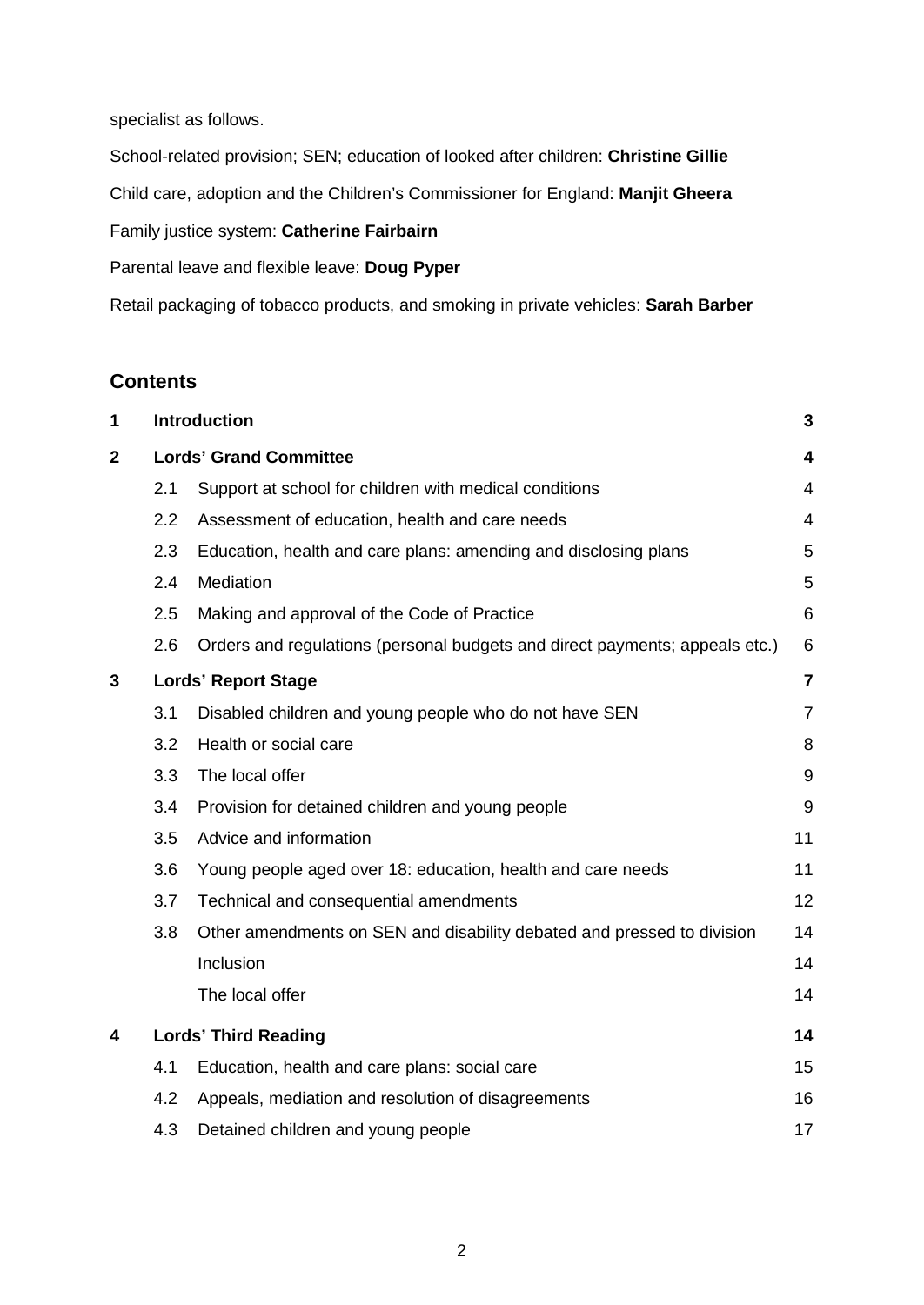## <span id="page-2-0"></span>**1 Introduction**

The Government has proposed wide-ranging changes to the SEN system. These reforms are contained in Part 3 of the *Children and Families Bill*. Part 3 of the Bill, as introduced in the Lords<sup>[1](#page-2-1)</sup>, made provision for:

- replacing SEN statements and learning disability assessments with a new birth-to-25 education, health and care plan - setting out in one place all the support families will receive
- requiring better co-operation between councils and health services to make sure services for children and young people with SEN and disabilities are jointly planned and commissioned
- giving parents and young people with education, health and care plans the offer of a personal budget - putting families firmly in charge
- requiring councils to publish a 'local offer' showing the support available to all disabled children and young people and their families in the area - not just those with educational needs
- introducing mediation for disputes and trialling giving children and young people the right to appeal if they are unhappy with their support
- introducing a new legal right for children and young people with an education, health and care plan to express a preference for state academies, free schools and further education (FE) colleges - currently limited to maintained mainstream and special schools.<sup>[2](#page-2-2)</sup>

The Bill followed consultation on the proposals and pre-legislative scrutiny of draft provisions carried out by the Education Committee. [Library Research Paper 13/11,](http://www.parliament.uk/briefing-papers/RP13-11) written for the second reading debate in the House of Commons, provides background.

[Library Research Paper 13/32](http://www.parliament.uk/briefing-papers/RP13-32) provides an account of the Committee Stage debates in the Commons.

The Report Stage in the Commons was on [11 June 2013.](http://www.publications.parliament.uk/pa/cm201314/cmhansrd/cm130611/debtext/130611-0001.htm#13061171000001) The Bill also received its Third Reading on [11 June 2013](http://www.publications.parliament.uk/pa/cm201314/cmhansrd/cm130611/debtext/130611-0001.htm#13061171000001) and passed to the House of Lords. [Lords Library Note 2013/018](http://www.parliament.uk/briefing-papers/LLN-2013-018/children-and-families-bill-hl-bill-32-of-201314) provides background on these stages.

The Bill's Second Reading in the Lords was on [2 July 2013.](http://www.publications.parliament.uk/pa/ld201314/ldhansrd/text/130702-0001.htm#13070283000466)

All the Bill's proceedings can be accessed via Parliament's website on [Bills before](http://services.parliament.uk/bills/)  **Parliament** 

The expectation is that the Bill will receive Royal Assent shortly, and that the new legislation will be brought into force in England on 1 September 2014.

Provision is made for the detailed requirements of particular provisions to be set out in regulations, and a new statutory code of practice would provide guidance on the new framework for SEN.

<span id="page-2-2"></span><span id="page-2-1"></span>

[HL Bill 32,](http://www.publications.parliament.uk/pa/bills/lbill/2013-2014/0032/lbill_2013-20140032_en_1.htm) 2013-14<br>DFE Press Release, 27 December 2013, *[Families happy with SEN reforms and £70 million for councils](https://www.gov.uk/government/news/families-happy-with-sen-reforms-and-70-million-for-councils)*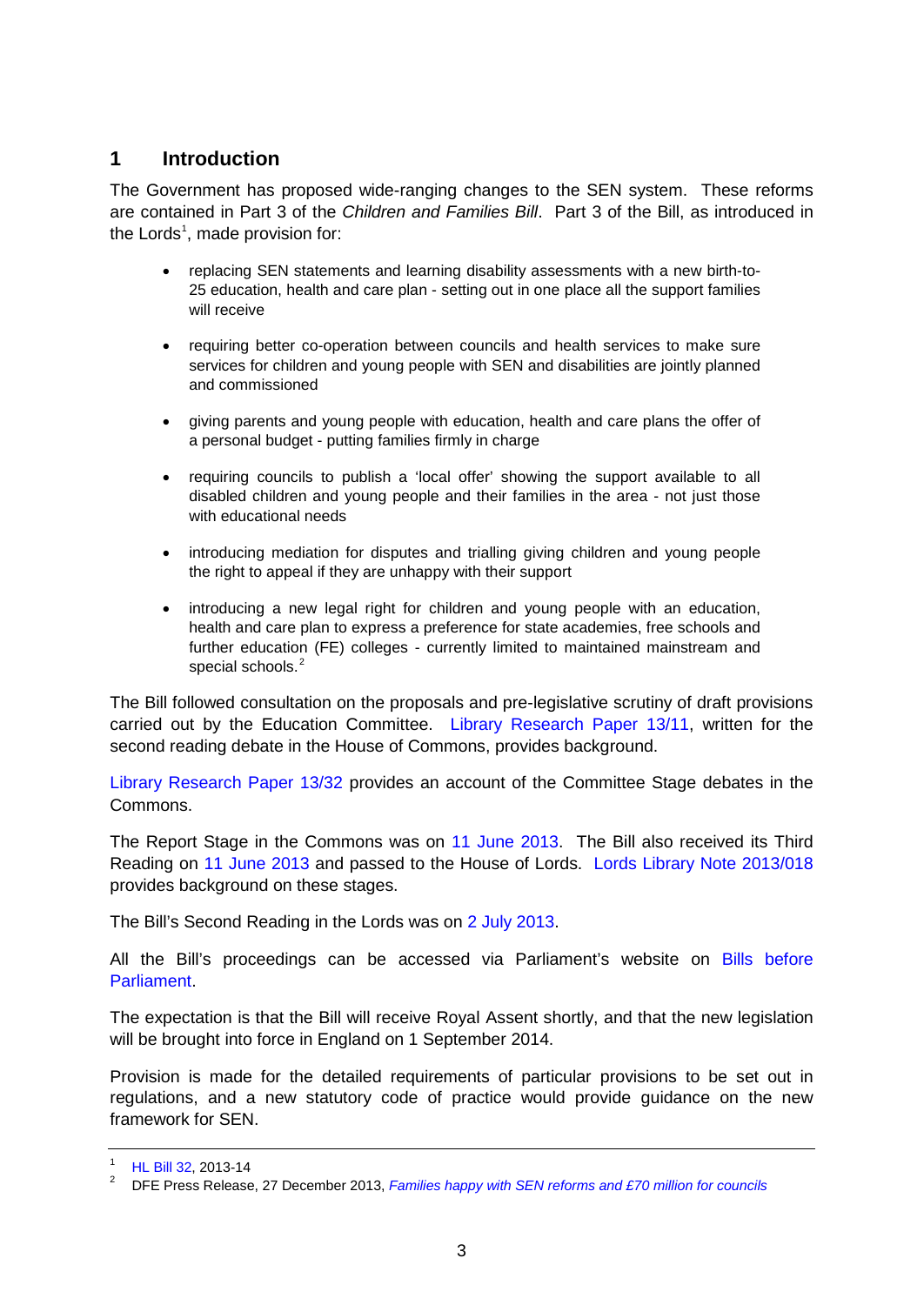In October 2013, the DFE published the *[Draft Special Educational Needs Code of Practice](https://www.gov.uk/government/consultations/special-educational-needs-sen-code-of-practice-and-regulations)  for [0 to 25 years](https://www.gov.uk/government/consultations/special-educational-needs-sen-code-of-practice-and-regulations)*, for consultation. This contained the proposed statutory guidance on how the new system would work. The consultation closed on 9 December 2013. Section 1.6 of the Draft Code of Practice noted the changes from the earlier, 2001 Code. There are also detailed associated Draft Regulations and other relevant documents available on the DFE [website.](https://www.gov.uk/government/consultations/special-educational-needs-sen-code-of-practice-and-regulations)

## <span id="page-3-0"></span>**2 Lords' Grand Committee**

The Bill, as brought form the Commons was [HL Bill 32,](http://www.publications.parliament.uk/pa/bills/lbill/2013-2014/0032/lbill_2013-20140032_en_1.htm) 2013-14.

Part 3, clauses 19 to 73, of the Bill, as brought from the Commons, contained the SEN provisions. The Grand Committee considered Part 3 of the Bill during its  $5<sup>th</sup>$  to  $9<sup>th</sup>$  sittings and on the 11<sup>th</sup> and 12<sup>th</sup> sittings. Lord Low of Dalston observed that over 200 amendments had been tabled to Part 3 by the start of the Grand Committee debate on the SEN provisions. The following notes the main changes that were made to the SEN provisions in Grand Committee; however, it is not intended to cover every single amendment made to Part 3.

### <span id="page-3-1"></span>**2.1 Support at school for children with medical conditions**

Throughout the passage of the Bill, there has been much debate about children with longterm medical conditions, such as diabetes, asthma and epilepsy, who may not require educational interventions but may need medical treatment while at school. Responding to concerns, the Government introduced an amendment (241A) to place a new duty on the governing bodies of maintained schools (and proprietors of academies) to make arrangements to support pupils at school with medical conditions, and to have regard to statutory guidance on managing medicines at school, and to support pupils with medical conditions.[3](#page-3-3) This provision was added to Part 5 of the Bill.

(During the Lords Report stage, Lord Kennedy of Southwark moved an amendment (57C) on co-operation between clinical commissioning groups, local authorities and schools in relation to the duty to support children with medical needs. However, Lord Nash said that the Government did not believe that further primary legislation was necessary, and outlined the duties to co-operate already in existing legislation and in the Bill's provisions. Amendment 57C was withdrawn.<sup>[4](#page-3-4)</sup>)

#### <span id="page-3-2"></span>**2.2 Assessment of education, health and care needs**

Under clause 36 of the Bill, as brought from the Commons, provision was made for regulations relating to education, health, care needs assessments, and for such regulations to require "the attendance of persons of a prescribed description in connection with an assessment." Baroness Hughes of Stretford, Baroness Jones of Whitchurch and Lord Nash tabled an amendment (139) to remove that particular requirement. Lord Nash said that the Government supported the amendment because it accepted that this particular requirement was not necessary.

Finally, we would like to support Amendment 139, tabled by the noble Baronesses, Lady Hughes and Lady Jones. The Delegated Powers and Regulatory Reform Committee said that imposing a requirement on anyone to attend assessment meetings, including the requirement on parents to present their child at such meetings,

<span id="page-3-3"></span><sup>&</sup>lt;sup>3</sup> [HL Deb 18 November 2013, Grand Committee, 11](http://www.publications.parliament.uk/pa/ld201314/ldhansrd/text/131118-gc0001.htm#13111810000293)<sup>th</sup> day, GC 310 and HL Deb 23 October 2013, Grand Committee 5<sup>th</sup> [day, GC 386-390,](http://www.publications.parliament.uk/pa/ld201314/ldhansrd/text/131023-gc0001.htm#13102369000129) an[d HL Deb 20 November, Grand Committee, 12th sitting GC 496](http://www.publications.parliament.uk/pa/ld201314/ldhansrd/text/131120-gc0002.htm)

<span id="page-3-4"></span>[HL Deb 29 January 2014, cc 1299-1307](http://www.publications.parliament.uk/pa/ld201314/ldhansrd/text/140129-0003.htm)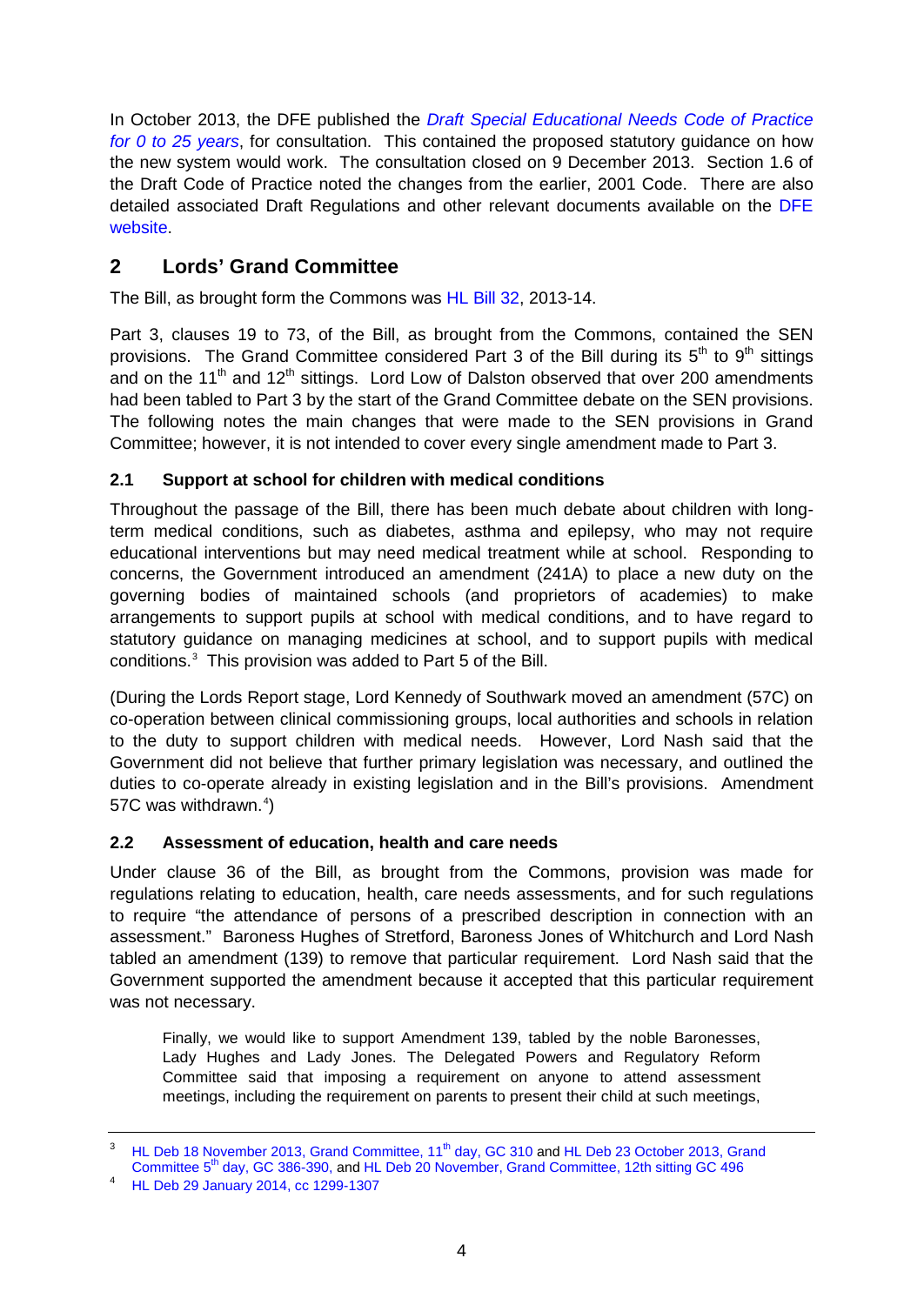would be meaningful only if there was a corresponding sanction for failing to attend, mirroring current legislation. One of the central parts of the new system is that parents and young people will be involved more fully in the assessment and planning process, and from much earlier on. Clause 19 ensures that the views, wishes and feelings of children, their parents and young people will be listened to and respected, and that they participate as fully as possible in the decisions that affect them.

We do not want to impose a sanction in such circumstances, and after consulting the pathfinders we remain convinced that existing safeguarding legislation is the best route for any issues caused by parents not presenting their children for assessment, where there are welfare concerns. Given this, we do not believe, as do the noble Baronesses, Lady Hughes and Lady Jones, that a power to require attendance at assessment meetings, with a corresponding sanction, is absolutely necessary, with the exception of Amendment 139, which I am pleased to accept.<sup>[5](#page-4-2)</sup>

#### <span id="page-4-0"></span>**2.3 Education, health and care plans: amending and disclosing plans**

Clause 37 of the Bill, as brought from the Commons, set out what a local authority must do if the education, health and care assessment in clause 36 indicates that a child or young person requires an education, health and care plan for their special educational provision. Government amendments (148 and 149) to clause 37 relate to provision about amending and disclosing education, health and care plans. The Earl of Attlee explained the amendments as follows.

Government Amendments 148 and 149 enable regulations to make provision about amending and disclosing education, health and care plans. Equivalent provisions currently exist in paragraphs 2A(5) and 7 of Schedule 27 to the Education Act 1996. The amendments also require that any amendment to the plan applies to Clause 33, which requires that children and young people with a plan be educated in mainstream provision other than in specified circumstances.

Having the ability to make amendments to plans will ensure that local authorities will retain the flexibility to make minor amendments to keep plans up to date without the need for a full review or reassessment—for example, when a particular outcome in a plan has been achieved. Assessment and plan draft Regulations 26 and 27 set out how we would propose to use the powers on amendment, including requiring that local authorities consult fully with the parent or young person.

Regarding the regulation-making power and disclosing EHC plans, our proposed new regulations are in assessment and plan draft Regulation 17, which will be laid following consultation, subject to noble Lords' approval of these amendments. The regulations ensure that sensitive information in EHC plans must be protected and can only be disclosed with the child's or parent's or young person's consent except in specific circumstances, such as to share with schools and colleges.[6](#page-4-3)

### <span id="page-4-1"></span>**2.4 Mediation**

Provision for mediation was contained in clause 52 of the Bill, as brought from the Commons. Government amendments (183 and 184) sought to ensure that the mediators would be independent of local authorities. Lord Nash explained the amendments as follows.

Government Amendments 183 and 184, regarding mediation, are in this group. It is important that the whole of the mediation process set out in the Bill is seen by parents and young people to be independent of the local authorities. There are two stages to

<span id="page-4-2"></span><sup>&</sup>lt;sup>5</sup> HL Deb 4 November 2013, Grand Committee,  $8^{th}$  day, GC 6 and 22<br><sup>6</sup> HL Deb 4 November 2013, Crand Committee,  $8^{th}$  day, CC 43 and 44

<span id="page-4-3"></span><sup>6</sup> [HL Deb 4 November 2013, Grand Committee, 8th](http://www.publications.parliament.uk/pa/ld201314/ldhansrd/text/131104-gc0001.htm#13110428000325) day, GC 43 and 46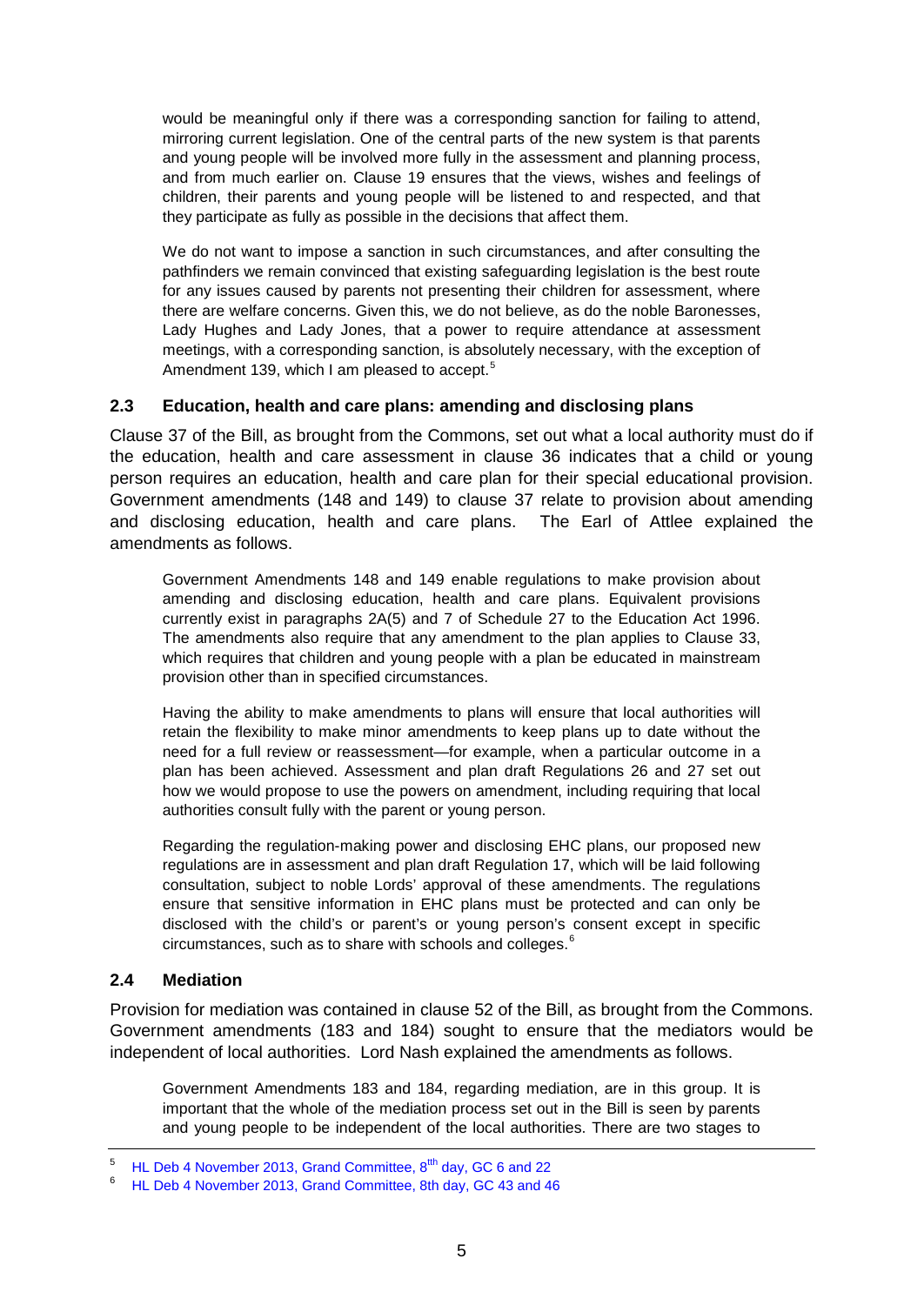the mediation process. First, the parents or young people contact a mediation adviser to be given information about the mediation process. Currently, the Bill makes clear that the mediation adviser cannot be someone who is employed by a local authority. If the parent or young person decides to go to mediation, the local authority must arrange it within 30 days. Currently there is no parallel provision in the Bill to make clear that the person who conducts the mediation must also be independent of the local authority. These amendments make the necessary changes to the Bill to ensure that mediators will be independent.[7](#page-5-2)

#### <span id="page-5-0"></span>**2.5 Making and approval of the Code of Practice**

Clause 68 of the Bill, as brought from the Commons, sets out the procedure for making and approving the Code of Practice. [8](#page-5-3)

In response to a recommendation from the Delegated Powers and Regulatory Reform Committee, Government amendments (210 and 211) provide that on the first occasion the new code is approved, it will be through the affirmative procedure, and for subsequent revisions, it will be through the negative procedure. Speaking to the amendments, Lord Nash said that they recognise the significance of the new code in reflecting the new legal framework. He stressed that the Government want the new code to be kept up to date and, he said, one of the main reasons why the current SEN code (issued in 2001) is so out of date is because currently the affirmative procedure process applies to any revisions of the code, no matter how small the change.<sup>[9](#page-5-4)</sup>

#### <span id="page-5-1"></span>**2.6 Orders and regulations (personal budgets and direct payments; appeals etc.)**

Clause 107(6) of the Bill, as brought from the Commons, made provision for a statutory instrument containing (whether alone or with other provision) an order made under section 55(1) which relates to appeals and claims by children to the First-tier Tribunal, or under section 108(1), which amends, repeals or revokes any provision in primary legislation, to be subject to the affirmative procedure.

Peers expressed concern that, under the Bill as brought from the Commons, the regulations making provision for personal budgets and direct payments would be subject to the negative procedure rather than the affirmative procedure. Baroness Jones of Whitchurch said that she and other Peers had tabled amendments that reflected concerns flagged up by the Delegated Powers and Regulatory Reform Committee.[10](#page-5-5)

Lord Nash said that the Government was responding to the recommendations of the Delegated Powers and Regulatory Reform Committee by introducing amendment (269) to clause 107(6).[11](#page-5-6) The amendment made provision for the affirmative procedure to apply to the first regulations made under section 49 (*Personal budgets and direct payments*), an order made under section 5[4\(1\)](http://www.publications.parliament.uk/pa/bills/lbill/2013-2014/0059/lbill_2013-20140059_en_6.htm#pt3-pb11-l1g54-l1p1-l2p1) (*Appeals and claims by children: pilot schemes*) or 5[5\(1\)](http://www.publications.parliament.uk/pa/bills/lbill/2013-2014/0059/lbill_2013-20140059_en_6.htm#pt3-pb11-l1g55-l1p1-l2p1) (*Appeals and claims by children: follow up provision)*, or an order under section 108 which amends or repeals any provision of primary legislation.<sup>[12](#page-5-7)</sup> The new provisions were contained in clause 114(6) of the Bill as amended in Grand Committee.<sup>13</sup>

<span id="page-5-2"></span><sup>7</sup> [HL Deb 6 November 2013, Grand Committee, 9th day, GC 68 and 71](http://www.publications.parliament.uk/pa/ld201314/ldhansrd/text/131106-gc0001.htm#13110666000068)

<span id="page-5-3"></span> $8$  [HL Bill 32](http://www.publications.parliament.uk/pa/bills/lbill/2013-2014/0032/lbill_2013-20140032_en_1.htm)

<span id="page-5-4"></span><sup>&</sup>lt;sup>9</sup> [HL Deb 6 November 2013, Grand Committee, GC 103 to 106](http://www.publications.parliament.uk/pa/ld201314/ldhansrd/text/131106-gc0001.htm#13110666000068)

<span id="page-5-5"></span><sup>10</sup> [HL Deb 4 November 2013, Grand Committee, 8th day, GC 55-56](http://www.publications.parliament.uk/pa/ld201314/ldhansrd/text/131104-gc0001.htm#13110428000325)

<span id="page-5-6"></span><sup>11</sup> [HL Deb 4 November 2013, Grand Committee, 8th day, GC 57](http://www.publications.parliament.uk/pa/ld201314/ldhansrd/text/131104-gc0001.htm#13110428000325)

<sup>12</sup> [HL Deb, 20 November 2013, Grand Committee, 12th day, part 2 of 2, GC 496](http://www.publications.parliament.uk/pa/ld201314/ldhansrd/text/131120-gc0002.htm)

<span id="page-5-8"></span><span id="page-5-7"></span><sup>13</sup> [HL Bill 59](http://www.publications.parliament.uk/pa/bills/lbill/2013-2014/0059/lbill_2013-20140059_en_1.htm)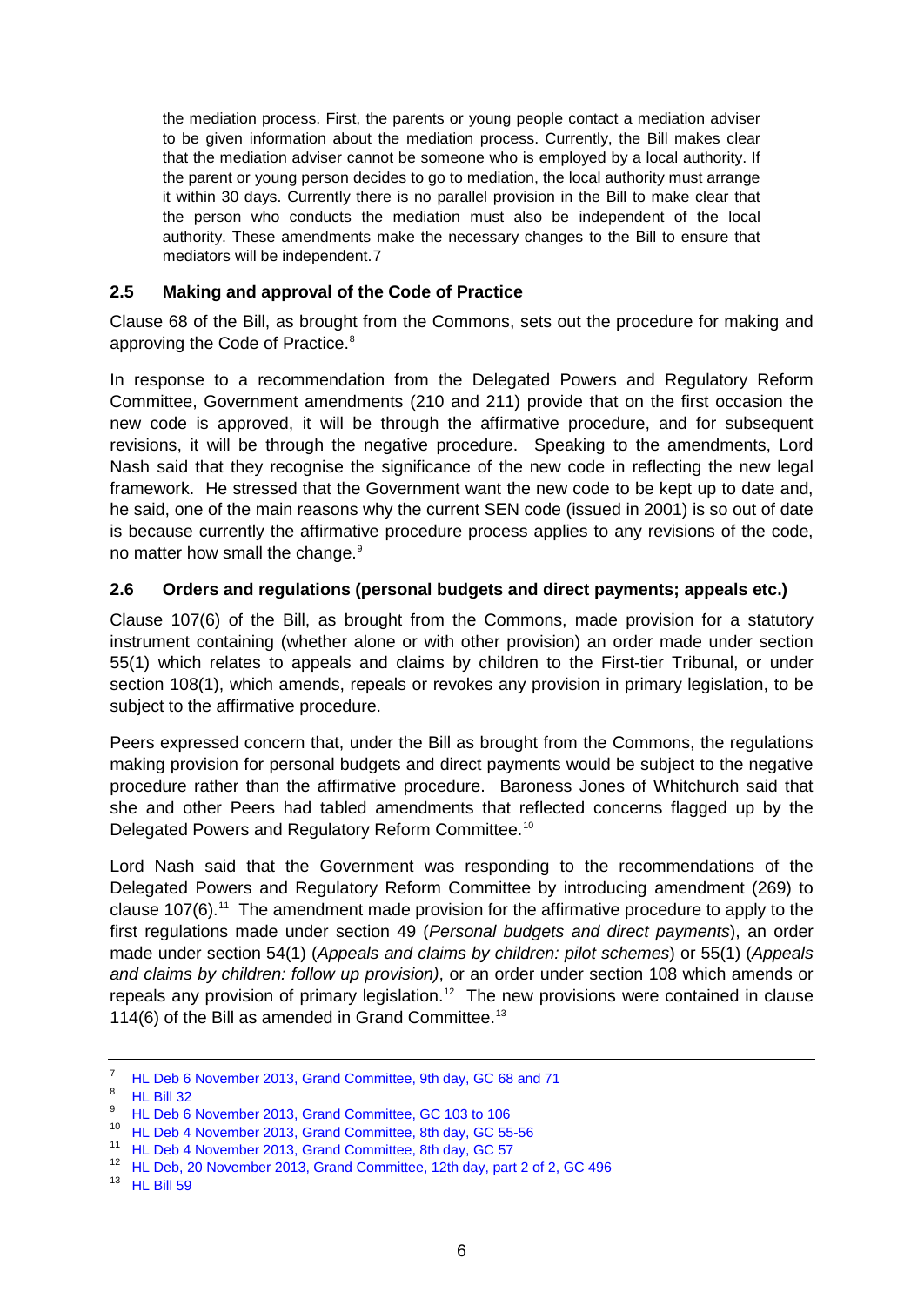The Bill as amended in Grand Committee was [HL Bill 59, 2013-4.](http://www.publications.parliament.uk/pa/bills/lbill/2013-2014/0059/14059.pdf)

## <span id="page-6-0"></span>**3 Lords' Report Stage**

Clauses 19 to 73 of the Bill, as amended in Grand Committee, contained the SEN provisions.[14](#page-6-2) Consideration of the provisions on Report started half way through the second day of [Report on 17 December 2013,](http://www.publications.parliament.uk/pa/ld201314/ldhansrd/text/131217-0001.htm#13121759000785) continued on the third day on [7 January 2013](http://www.publications.parliament.uk/pa/ld201314/ldhansrd/index/140107.html) , the fourth day on [28 January 2014,](http://www.publications.parliament.uk/pa/ld201314/ldhansrd/text/140128-0002.htm#14012881000655) and the fifth day on [29 January 2014.](http://www.publications.parliament.uk/pa/ld201314/ldhansrd/text/140129-0001.htm#14012956000437)

#### <span id="page-6-1"></span>**3.1 Disabled children and young people who do not have SEN**

Throughout the passage of the Bill, there has been much debate about children with disabilities but who do not have special educational needs.

At Lords Report Stage, a number of Government amendments<sup>[15](#page-6-3)</sup> were made to bring disabled children and young people who do not have special educational needs within the provisions of the Bill – amongst other things the amendments require local authorities to identify and support the needs of all disabled children and young people, not just those relating to education. These changes are important concessions to address concerns expressed by MPs and Peers (in earlier proceedings on the Bill) and by pressure groups representing disabled children and young people. Lord Nash outlined the Government's amendments on this matter as follows.

In Grand Committee we had an extensive debate about the support for disabled children and young people and I know that this is an issue on which the noble Baroness, Lady Hughes, has reflected deeply, as have I since then. Many Peers expressed concern that disabled children and young people without SEN would miss out on the benefit of our reforms and, at the time of the debate, I introduced a government amendment to require schools to make arrangements for supporting children with medical needs. I also asked for help from noble Lords in understanding which groups of disabled children would not be supported by this Bill, the government amendment in respect of children with medical needs, the provisions of the Equality Act 2010 and Part 3 of the National Health Service Act 2006.

Following the debate, the Every Disabled Child Matters campaign sent some very helpful advice to the department in which it said:

"The Government rightly made the point in the debate yesterday that disabled children and young people are already protected by a range of other legislation, such as the Equality Act 2010, the NHS Act 2006 and the Children Act 1989.

We would like to stress that our concern is not about the rights of individual children and young people who may have a disability but no SEN. We completely accept that on an individual level they are protected under the Equality Act 2010 and other legislation. Our concern is about disabled children and young people as a group not being included in the joint commissioning arrangements, review functions, and local offer duty".

It went on to suggest which clauses in the Bill might be amended to achieve this— Clauses 22, 24, 25, 26, 27, 30 and 32—and drafted a single amendment to deliver this. I am grateful to the noble Baronesses, Lady Hughes of Stretford and Lady Jones of

<span id="page-6-2"></span><sup>14</sup> HL Bill 59, 2013-4

<span id="page-6-3"></span><sup>15</sup> Government amendments 18A and 18B (c1199to 1200); 18D, 18E, 18F, 18G, 18 H, 18J, 18N (cc1205-6); 21A to 21C, 24A and 24B (cc1212); and, 25A to 25D (c1216).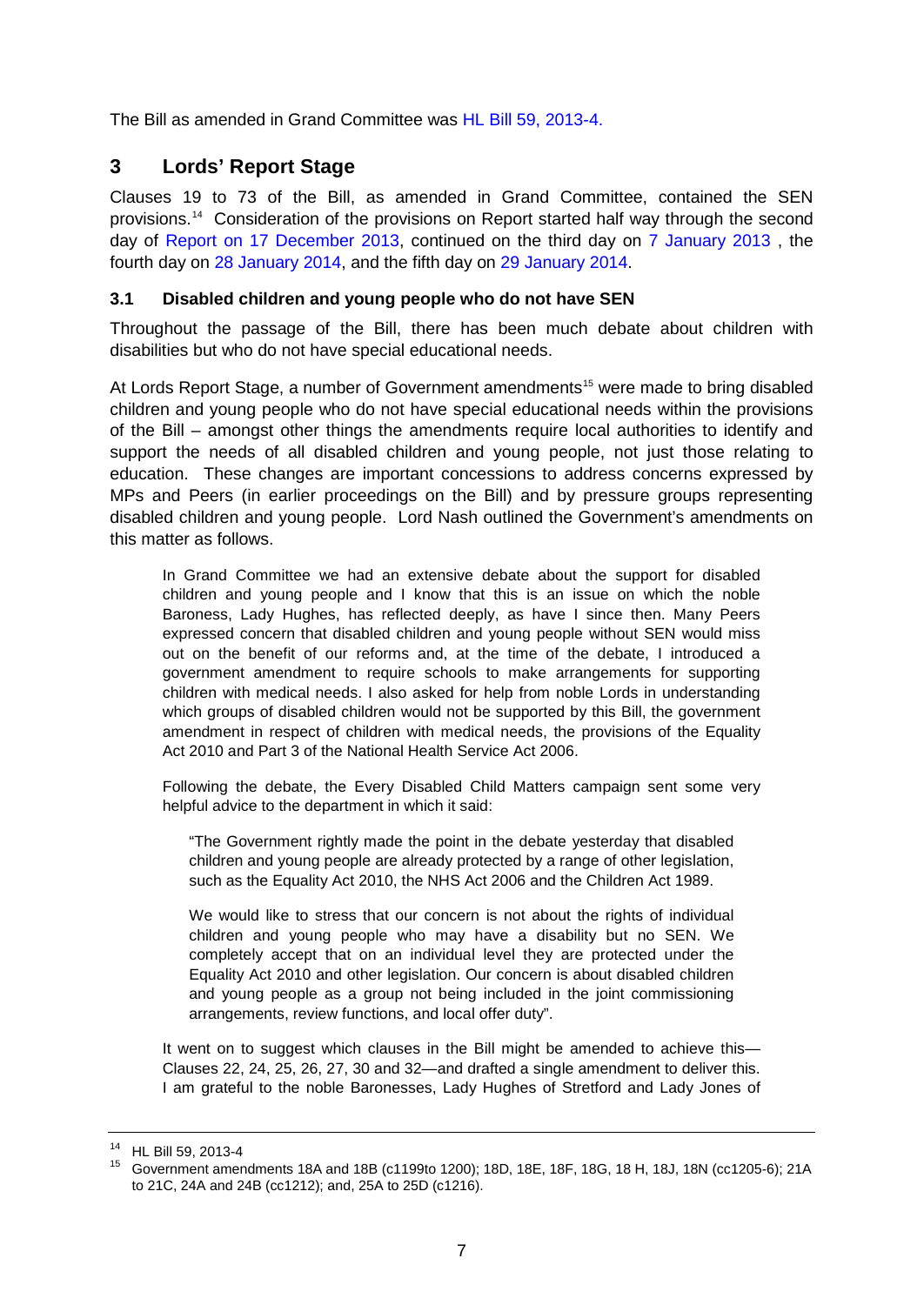Whitchurch, for their amendment, which is largely based on the Every Disabled Child Matters amendment.

We agree with Every Disabled Child Matters that the clauses identified should be amended. However, our view is that, by relating the provision for disabled children and the young people to special educational provision, a single amendment would not deliver the outcome that we all want, and that we need to amend each clause.

Clause 22 would be amended to require local authorities to exercise their functions with a view to identifying both the children and young people with SEN and disabled children and young people. Clause 24 would be extended to require health bodies to inform the child's parents and their local authority where they are of the opinion that a child under compulsory school age has, or probably has, a disability. Clause 25 would now require local authorities to exercise their functions with a view to ensuring the integration of education and training provision with healthcare provision and social care provision for children and young people with SEN and disabled children and young people, where they think that this would promote their well-being, including in relation to their participation in education, training and recreation. In Clause 26, the duties on local authorities and their partner commissioning bodies to make joint arrangements for the commissioning of education, health and care provision for children and young people with SEN would be amended to include disabled children and young people.

Clause 27, which currently requires local authorities to keep under review the special educational provision and social care provision for those with SEN, would be extended to cover provision for disabled children and young people. They will broaden it to cover all education and training provision, not just special educational provision, for children and young people who have SEN or are disabled.

The amendments also require local authorities to consult disabled children and young people and their parents when carrying out that duty. The provisions in the local offer would include disabled children and young people, both in relation to the information to be published and in developing and reviewing the local offer and publishing comments. In Clause 32, the requirement on local authorities to arrange for young people with SEN and parents of children with SEN to receive advice and information on SEN would be extended to include provision for disabled young people and the parents of disabled children to be provided with information about matters related to disability. I have also tabled an amendment, which we shall come to later, to extend the requirement to cover children themselves as well as their parents. Clause 73 would make it clear that the definition of disability applied to the provisions covered by these government amendments is that in the Equality Act 2010.

Noble Lords will also be aware from commitments that I made in Committee that we are looking at ways of strengthening links to the Equality Act duties, including those to make reasonable adjustments in the SEN code of practice. The amendments that I am speaking to today will sharpen the focus on the Equality Act duties considerably. Since the code of practice is statutory, the guidance that it provides cannot be ignored.<sup>[16](#page-7-1)</sup>

A number of consequential amendments were made during the third and fourth days of Report.<sup>[17](#page-7-2)</sup>

#### <span id="page-7-0"></span>**3.2 Health or social care**

Government amendment (17A) amended clause 21 to provide that health care or social provision that educates or trains a child or young person is to be treated as special

<span id="page-7-1"></span><sup>16</sup> [HL Deb 17 December 2013 cc 1195-1197](http://www.publications.parliament.uk/pa/ld201314/ldhansrd/text/131217-0002.htm)

<span id="page-7-2"></span><sup>17</sup> HL Deb 7 January 2014 - [e.g. c1415, c1426, cc1430-3, and c1434;](http://www.publications.parliament.uk/pa/ld201314/ldhansrd/text/140107-0001.htm#14010750000895) [HL 28 January 2014, c1118](http://www.publications.parliament.uk/pa/ld201314/ldhansrd/text/140128-0002.htm#14012881000655)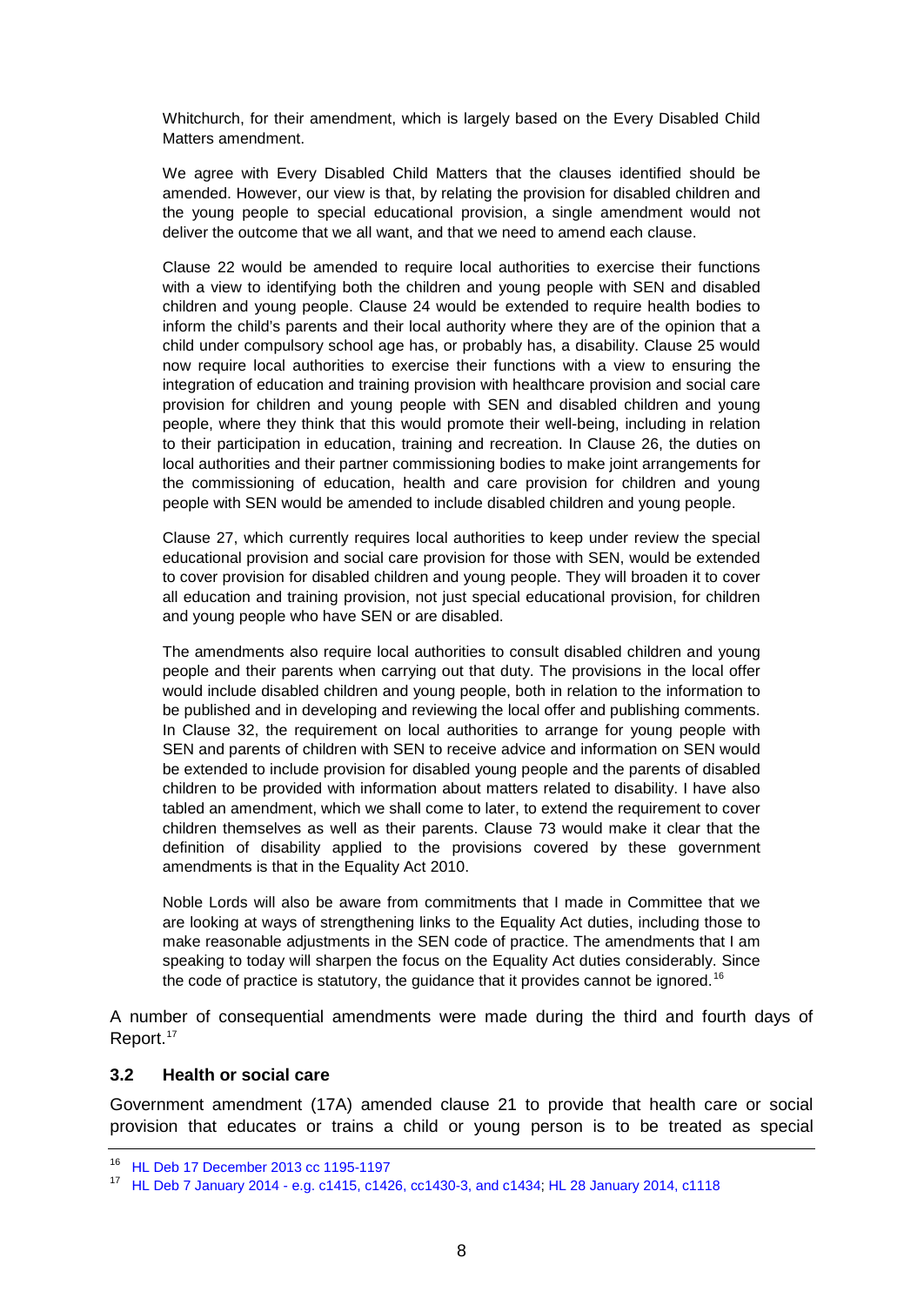educational provision. Case law has already established that under the present SEN system health provision, such as therapies, can be educational, non educational or both, depending upon the individual child and nature of the provision. Speaking for the Government, Baroness Northover explained that the purpose of amendment 17A was to maintain the position established in case law.

We all share the aim of carrying the current established position through into the new system, but this is complicated legal territory and it has not been straightforward to find the right formulation. We are grateful to the noble Lord, Lord Ramsbotham, for his personal interest here and for his involvement with the Royal College of Speech and Language Therapists, which kindly shared and discussed its legal advice with the department. We have taken that advice into account in drafting government Amendment 17A, which we believe would maintain the position established in case law that we all seek.

In our view, a local authority and, where relevant, a tribunal, in considering whether healthcare provision or social care provision was to be treated as special educational provision, would ask themselves whether it was educational, taking the approach set out in the current SEN code of practice in respect of speech and language therapy. We have carried this into the new landscape of the Bill in relation to education and training.<sup>[18](#page-8-2)</sup>

#### <span id="page-8-0"></span>**3.3 The local offer**

A Government amendment (33C) to clause 30(6) provides for local authorities to make it clear what action they intend to take in response to comments on the local offer from children, young people and parents.[19](#page-8-3)

#### <span id="page-8-1"></span>**3.4 Provision for detained children and young people**

The Government introduced a group of amendments intended to strengthen provision for children and young people with SEN in youth custody. Lord Nash explained the amendments as follows.

The noble Lord, Lord Ramsbotham, has tabled Amendment 50, which I support, removing Clause 70 of the Bill, which currently disapplies Part 3 of the Bill to children and young people in detention. The Government's amendments would replace Clause 70 with new provisions after Clause 65, which would enable education, health and care assessments to take place for a detained child or young person; require home local authorities and health service commissioners to use their best endeavours to arrange the special education and health provision specified in a plan during the period in custody; and require relevant youth custodial institutions—that is, young offender institutions, secure children's homes and secure training centres—to co-operate with the home local authority when arranging support for young offenders with SEN. These changes will ensure that needs are identified and assessed at the earliest opportunity, that the best possible support is provided to young people in custody, and that there is a single point of accountability before, during and after their period in detention.

The first clause affected by this group of amendments is Clause 28, hence our consideration at this time. However, in the interests of clarity, I will firstly explain the substantive amendments that we would introduce after Clause 65. The point at which a child or young person is first detained is a crucial opportunity to identify special educational needs. Amendments 47B and 47C would allow the custodial institution,

<span id="page-8-2"></span><sup>18</sup> [HL Deb 17 December 2013 cc1197-1199](http://www.publications.parliament.uk/pa/ld201314/ldhansrd/text/131217-0002.htm)

<span id="page-8-3"></span><sup>19</sup> [HL Deb 7 January 2014 c 1411 and c1426](http://www.publications.parliament.uk/pa/ld201314/ldhansrd/text/140107-0001.htm#14010750000895)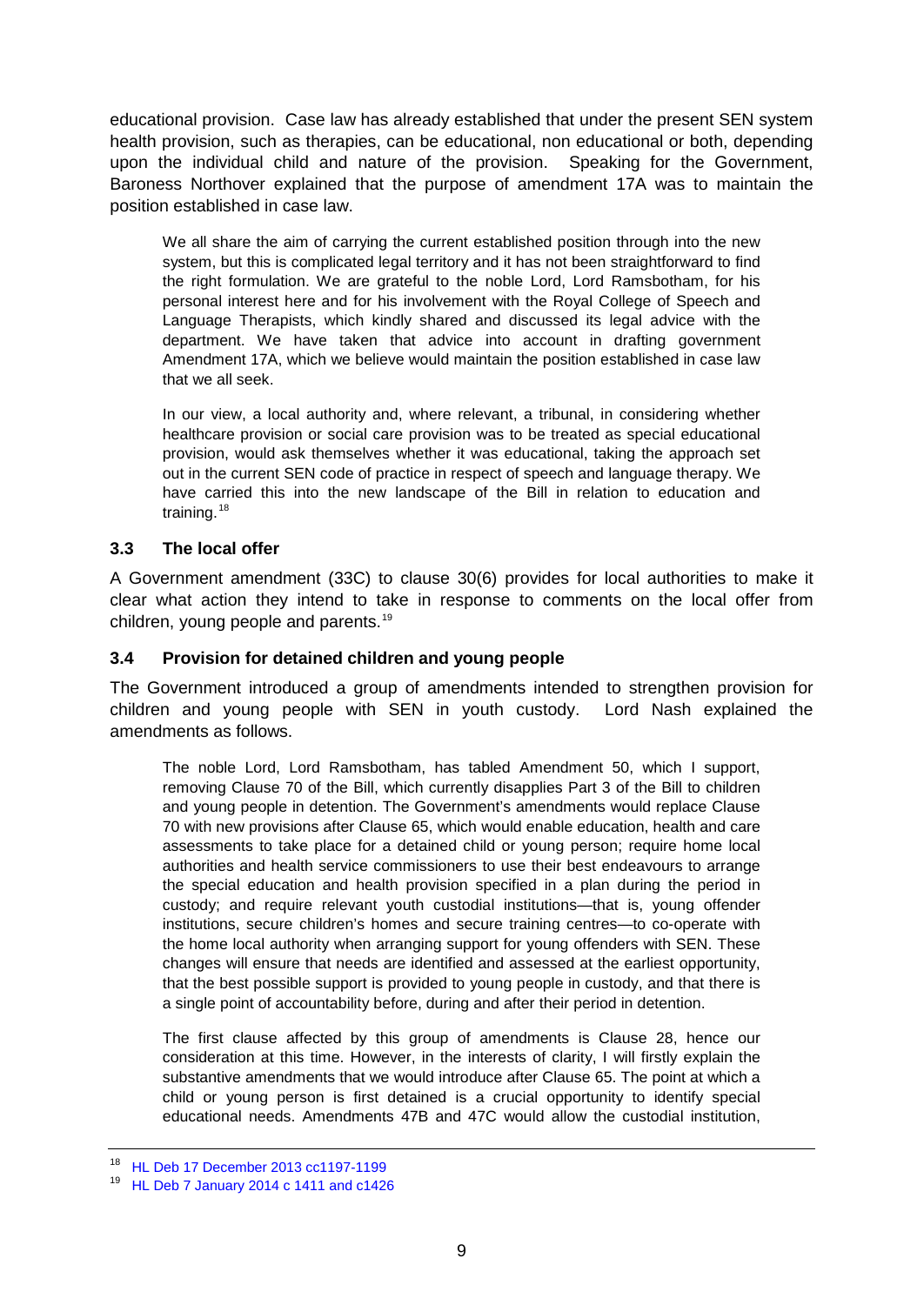and the detained person or their parent, to request a full, statutory education, health and care assessment from the detained person's home local authority. Under our amendments, a home local authority must also determine whether to conduct an assessment when a detained child or young person has been brought to its attention by someone else—for example, a professional working with the child or young person. This will support early identification of needs; it will also make best use of the time that a young person is in detention so that an assessment can get under way and support be put in place immediately upon release.

Amendment 47D would extend the right to appeal to a detained young person or a detained child's parent when they were unhappy with a local authority decision not to carry out an assessment or a decision not to make provision following an assessment.

Amendment 47E would require a child or young person's home local authority to use its best endeavours to arrange the special educational provision specified in the EHC plan while they are in custody. This is a strong and robust statutory duty, requiring the home local authority to do everything in its power to arrange the specified provision, or provision corresponding as closely as possible to it, or other appropriate provision while the individual is detained. Placing this duty on the home local authority will provide continuity and stability that is not present under existing arrangements. It will significantly improve accountability and ensure that, wherever a child or young person is detained, there remains a single point of accountability and a single contact for their families. It also creates a strong incentive for the home authority to arrange the best possible provision, as it will remain responsible for that child or young person throughout their period of detention and afterwards when they return home.

Amendment 47E would also create a parallel requirement for a detained child or young person's health services commissioner to use its best endeavours to arrange the healthcare provision specified in an EHC plan. Where a child or young person is detained in custody, the relevant health services commissioner would be NHS England. This is a new duty, which would require the health service commissioner to do everything in its power to arrange the specified provision, or provision corresponding as closely as possible to it, or other appropriate provision while the individual is detained.

Amendment 27A to Clause 28 and Amendments 33HA to 33HK to Clause 31 would require relevant secure institutions—young offender institutions, secure children's homes and secure training centres—to co-operate with the local authority. These amendments will require governors of young offender institutions or those in charge of other establishments in the youth secure estate to work with local authorities to deliver the best possible support for those in custody. These new statutory requirements will give local authorities the backing they need to ensure that custodial institutions play their part. This also reflects the Government's ambition to place education at the heart of youth detention, set out in the Transforming Youth Custody consultation paper.

In addition to these substantive changes, we have also made a series of technical supporting amendments to Clauses 36 and 48, and to Schedule 3. These supporting amendments also include adding a new clause, "Application of Part to detained persons", which includes a regulatory power to apply further provisions to detained people. These regulations, along with a revised section within the code of practice, will allow us to set out more detail about how we expect these new duties to operate in practice, and the relative roles and responsibilities of each party.

Amendments to Schedule 3 make consequential amendments to the Education Act 1996 to reflect the fact that these new provisions would replace existing provisions in England, but not in Wales. The Government, in consultation with the Welsh Ministers,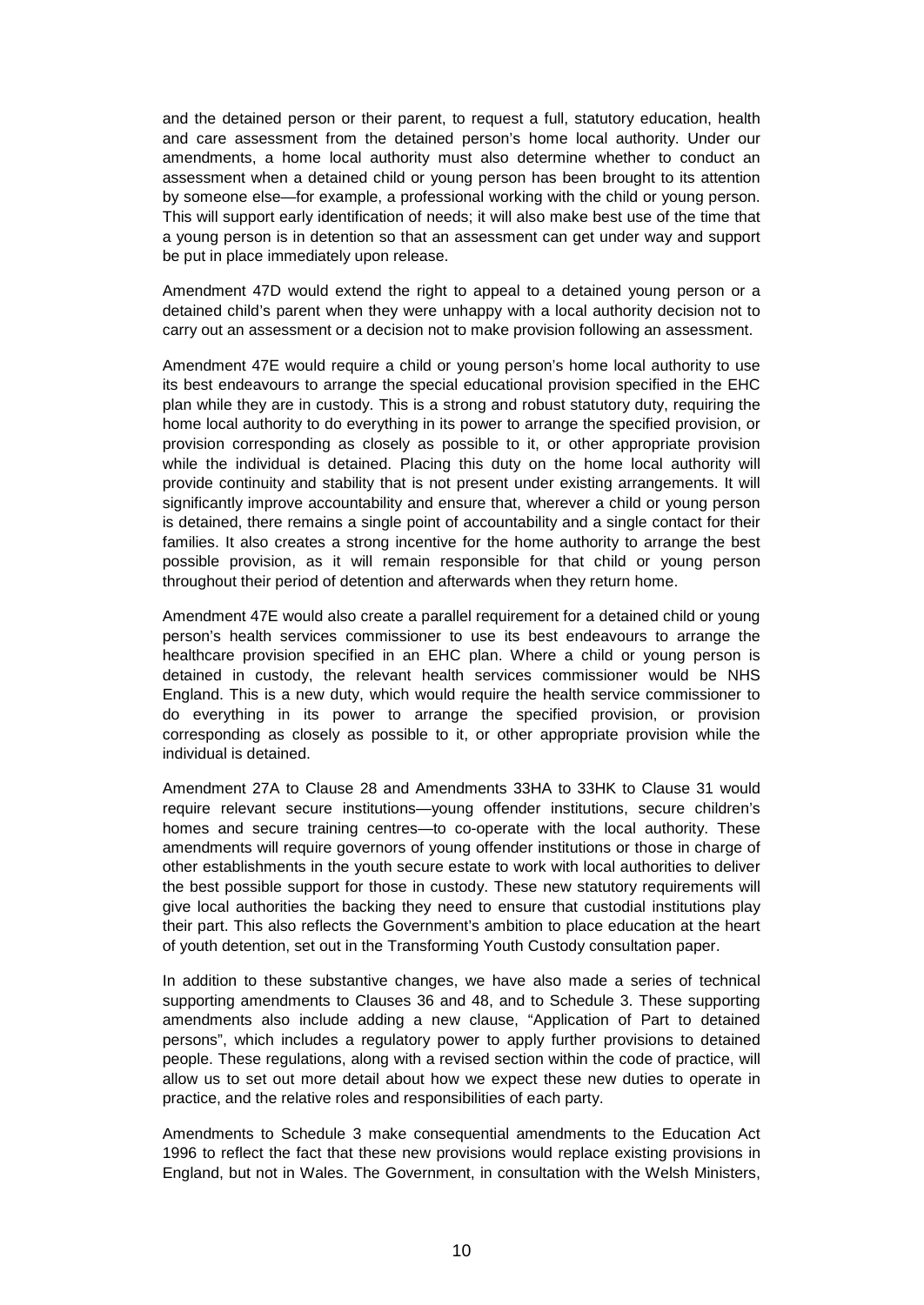would have the power to amend provisions by regulation. This package of amendments represents a much more robust statutory framework for detained young people, which responds to the valuable contributions and issues raised by noble Lords, for which, as I say, I am extremely grateful. I beg to move.<sup>[20](#page-10-2)</sup>

Lord Ramsbotham said he felt that "we are almost there on children in detention, but not quite" as he thought further work was needed to ensure that the intent outlined in the Government's amendments came to pass.<sup>[21](#page-10-3)</sup> Lord Nash stressed that the Government amendments would result in vastly improved provision for children and young people with SEN in custody, and said that he would be happy to discuss the matter further.<sup>[22](#page-10-4)</sup>

#### <span id="page-10-0"></span>**3.5 Advice and information**

Government amendments to clause 32 provided for children themselves to be provided with advice and information. Baroness Northover explained that

...the Bill already provides for local authorities to be responsible for ensuring that parents of children with special educational needs, and young people with special educational needs, are provided with advice and information. It also already requires local authorities to take appropriate steps for ensuring that parents of children with special educational needs, and young people with special educational needs, know about the advice and information available to them. These government amendments extend that local authority responsibility to children with special educational needs.

In Grand Committee, I said that we were sympathetic to the views of a number of noble Lords about the need for consistent references throughout the Bill and the code to the inclusion and participation of children, where that is appropriate. Where there is a specific decision-making responsibility in relation to children, as distinct from young people, it is, of course, right that we vest that in parents. However, as Clause 32 relates to the provision of information and advice, it is appropriate to make a specific reference to children in it. These amendments do that.<sup>[23](#page-10-5)</sup>

#### <span id="page-10-1"></span>**3.6 Young people aged over 18: education, health and care needs**

Government amendments supported by Baroness Sharp of Guildford and Baroness Cumberlege were aimed at removing the explicit requirement in the Bill for local authorities to have regard to a young person's age when making decisions about education, health and care plans for a young person aged over 18. Lord Nash explained that

...there has been genuine concern about the provisions in the Bill that require local authorities to "have regard to" the age of young people aged 19 to 25 when determining their support. We had a particularly helpful round-table discussion on this when a number of noble Lords, including my noble friends Lady Sharp and Lady Cumberlege and the noble Baronesses, Lady Hughes and Lady Howarth, made a number of really helpful comments in this regard. Noble Lords have particularly expressed their fears that the Bill as currently drafted would provide local authorities with an excuse to deny or cease support to a young person based solely on their age. This is not, and has never been, our intention. Young people with SEN aged 19 to 25 should be supported to remain in formal education where this will enable them to complete or consolidate their learning, achieve their outcomes and make a successful transition to adulthood. In achieving this important aim we must not inadvertently

<span id="page-10-2"></span><sup>20</sup> [HL Deb 7 January 2014 cc1415 to 1425, c1431, c 1434, 1454 and cc1476 to 1480](http://www.publications.parliament.uk/pa/ld201314/ldhansrd/text/140107-0001.htm#14010750000895)

<span id="page-10-3"></span><sup>&</sup>lt;sup>21</sup> [HL Deb 7 January 2014 c1417](http://www.publications.parliament.uk/pa/ld201314/ldhansrd/text/140107-0001.htm#14010750000895)

<span id="page-10-4"></span><sup>22</sup> [HL Deb 7 January 2014 c1425](http://www.publications.parliament.uk/pa/ld201314/ldhansrd/text/140107-0001.htm#14010750000895)

<span id="page-10-5"></span><sup>23</sup> [HL Deb 7 January 2014 cc 1431-34](http://www.publications.parliament.uk/pa/ld201314/ldhansrd/text/140107-0001.htm#14010750000895)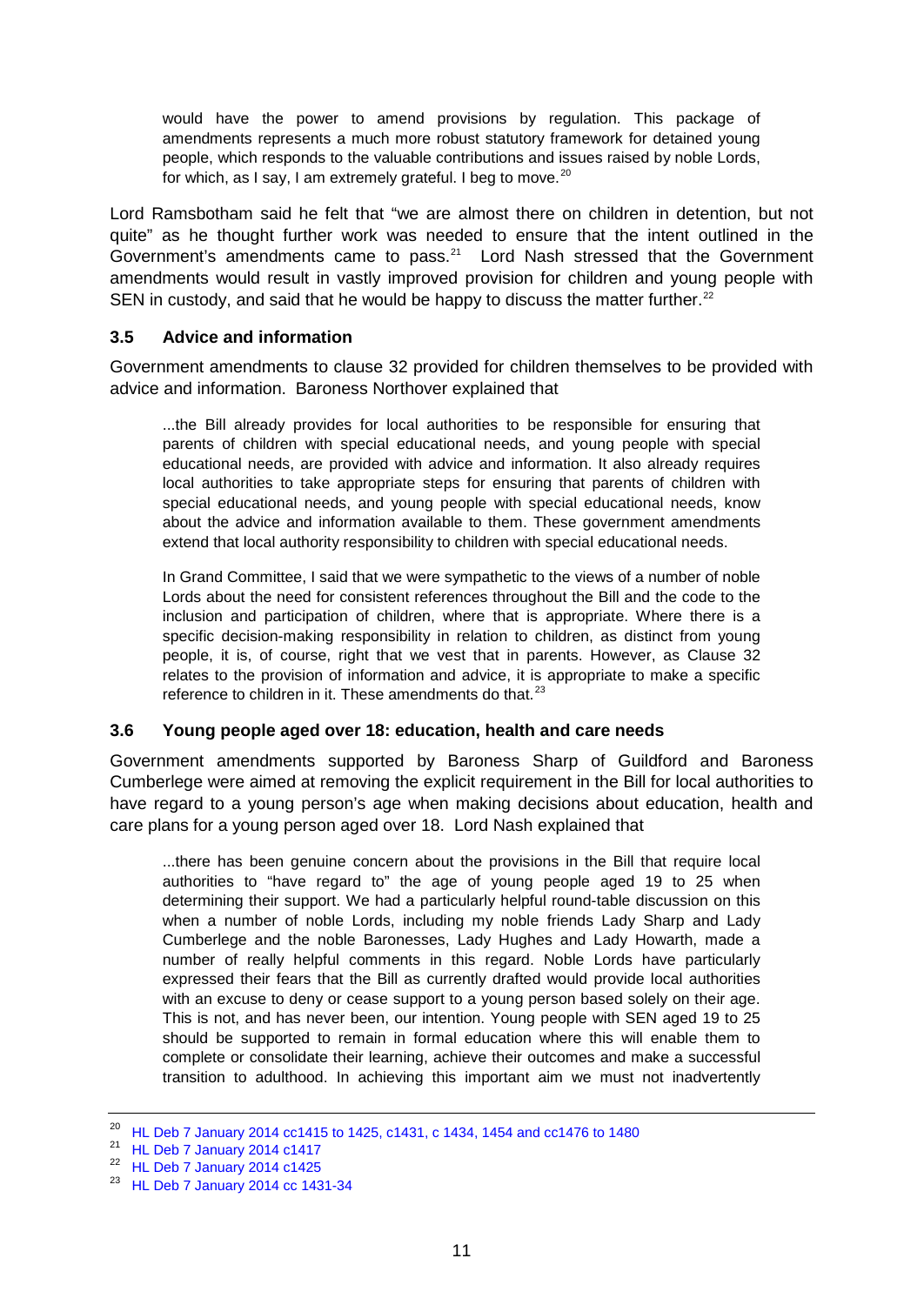create an entitlement or expectation that all young people with SEN remain in education until age 25. That would not be in the interests of many young people, who may need just one or two years of additional education to progress into adult life and work.

I have listened carefully to the concerns of noble Lords, both during debate in Grand Committee and subsequently. In particular, I have listened to concerns that the focus on age is unhelpful or unclear in its intention and could lead to support being denied on the basis of a young person's age alone. I have therefore tabled government amendments to clarify our intention in the Bill. I am pleased to be presenting these amendments with the support of my noble friends Lady Sharp and Lady Cumberlege, who spoke incisively on this issue in Grand Committee.

The amendments remove the explicit requirement to have regard to a young person's age, instead requiring local authorities to consider whether a young person aged over 18 needs more time to complete their education when determining whether to make an EHC plan, and whether they have achieved the outcomes specified in their plan before determining that it should end. As ever, local authorities must make that judgment in close consultation with young people, who will have access to mediation and can appeal to the SEN tribunal if they are unhappy with the decision.

I am grateful also to the noble Baronesses, Lady Hughes and Lady Jones, for their amendments seeking to require consideration of "educational progress" rather than age. I am pleased that we have achieved such a degree of consensus. I hope that noble Lords will support my proposed amendments, which represent a very positive improvement to the Bill and reflect the very constructive and helpful debates that we have had in this House. I beg to move.<sup>[24](#page-11-1)</sup>

#### <span id="page-11-0"></span>**3.7 Technical and consequential amendments**

Various Government amendments were made that were technical or consequential.

Baroness Northover explained that Government amendment (38A) was necessary to correct unintended consequences of drafting changes relating to where parents or a young person make alternative arrangements for special educational provision to be made, for example, in an independent school or college or at home.

Government Amendment 38A is a technical amendment to Clause 42. In the current system, set out in the Education Act 1996, when a statement is maintained for a child or young person the local authority is under a duty to secure the special educational provision specified in it. If a local authority names an independent school or college in the statement as special educational provision it must, under Clause 59, meet the costs of the fees, including any boarding and lodging where relevant. However, the local authority is relieved of its duty to arrange the special educational provision in the statement, including securing a place in a school or college named in a statement of SEN, if the parents or the young person have made suitable alternative arrangements for special educational provision to be made, for example, in an independent school or college or at home.

The Bill introduced to Parliament in February 2013 retained this provision, but when government amendments were introduced in Committee in the other place to place a duty on heath bodies to arrange the healthcare provision specified in an education, health and care plan, Clause 42 was amended so that, under Clause 42(5), local

<span id="page-11-1"></span><sup>24</sup> [HL Deb 7 January 2014 cc 1435-41 and c1451](http://www.publications.parliament.uk/pa/ld201314/ldhansrd/text/140107-0002.htm)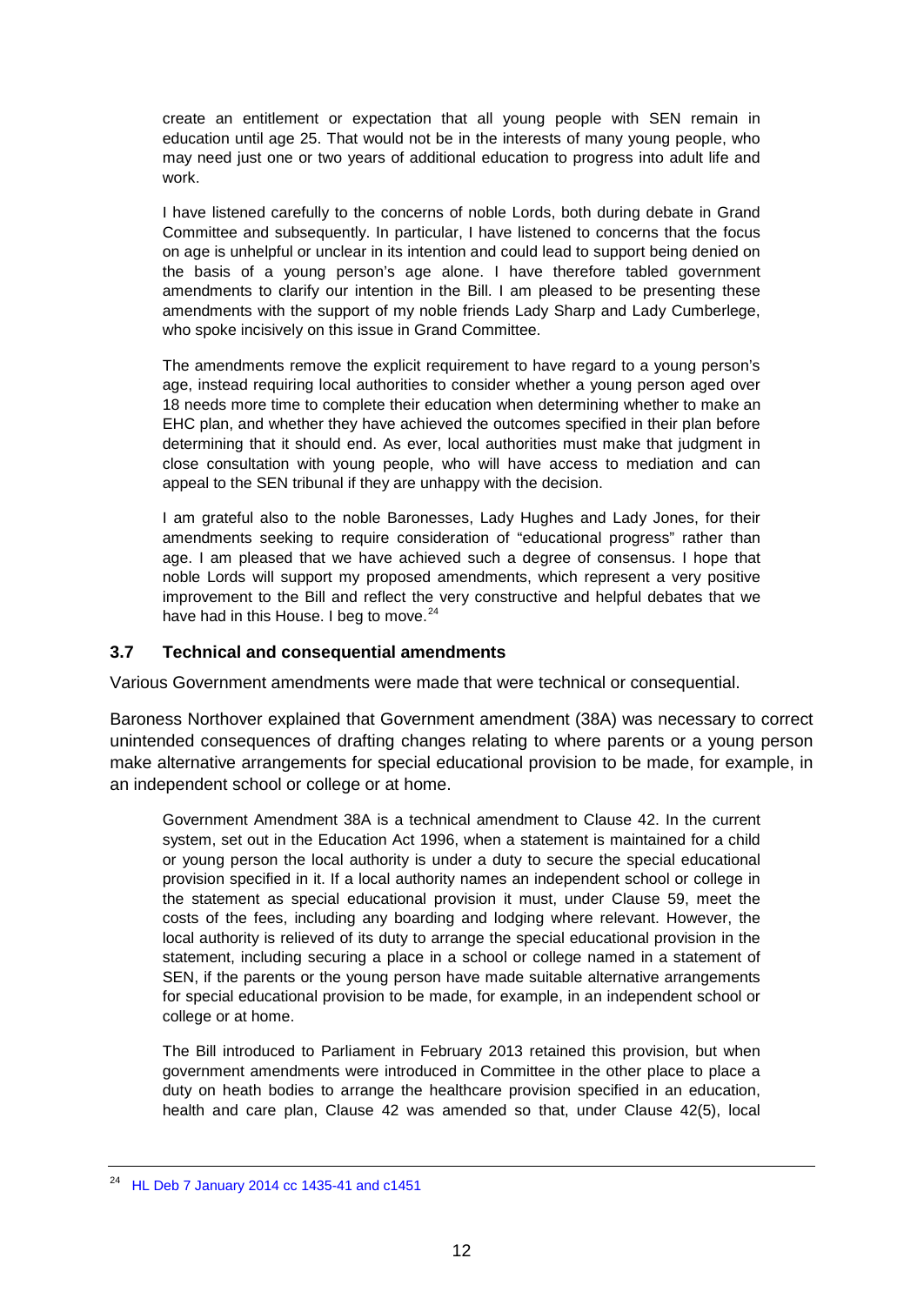authorities' and health bodies' duties to secure and arrange specified provision would not apply,

"to the extent that the child's parent or the young person has made suitable alternative arrangements".

We made this change with the intention of ensuring that, in cases where a parent or young person had made suitable alternative arrangements only for education provision, the duty on responsible health commissioners to arrange required health provision would remain in place. On reflection, that wording is problematic and could have unintended consequences, since it could be interpreted to mean that when a parent or young person makes alternative arrangements for only some of the provision the local authority or health body is only relieved from its duty to make that provision and must secure and arrange the remainder. This would not be sensible or fair.

Amendment 38A would address this issue and ensure that local authorities have a clear duty to secure the special educational provision in a child or young person's education, health and care plan; it would enable parents or young people to make alternative arrangements; it would require local authorities to satisfy themselves that those arrangements are suitable; and it would enable local authorities to assist parents in making their own arrangements suitable, if they consider it appropriate, without imposing any duty on them to do so. It has not been sufficiently clear that local authorities can assist parents in this way until now and I am pleased that this amendment gives me the opportunity to clarify the position.

Where parents or a young person make alternative arrangements, the local authority must satisfy itself that those arrangements are suitable before it is relieved of its duty to secure the provision. It can only conclude that arrangements are suitable if there is a realistic possibility of them being funded for a reasonable period of time. If it is satisfied, the authority need not name its nominated school or college in the plan and may specify only the type of provision. This is to avoid the school having to keep a place free that the parents have no intention of taking up. If the local authority is not satisfied that the parent or young person's alternative arrangements are suitable, it could either name another appropriate school or college in the EHC plan or assist parents in making their arrangements suitable, including, if they consider it appropriate, through a financial contribution, though it will be under no obligation to meet the costs of those arrangements.

Where parents make suitable alternative arrangements for educational provision, the health commissioning body is still responsible for arranging the healthcare specified in the child or young person's EHC plan. If parents make alternative arrangements for healthcare provision, then the health commissioning body would need to satisfy itself that those arrangements were suitable. If the arrangements were not suitable, they would arrange the provision specified in the plan or, if they felt it appropriate, assist the parents in making their own arrangements suitable. We will, of course, clarify this position in the SEN code of practice. I beg to move Amendment 38A.<sup>[25](#page-12-0)</sup>

Various technical and/or consequential amendments<sup>[26](#page-12-1)</sup> were made to schedule 3 of the Bill, including an amendment (50A) to section 23E of, and Schedule 2 to, the *Children Act 1989* relating to pathway plans for a looked after child leaving care to include, for England, assessments under Part 3 of the *Children and Families Bill*. [27](#page-12-2) 

<span id="page-12-0"></span><sup>25</sup> [HL Deb 7 January 2014 cc 1449-51](http://www.publications.parliament.uk/pa/ld201314/ldhansrd/text/140107-0002.htm)

<span id="page-12-1"></span><sup>26</sup> [Amendments 50ZA to 50ZC; HL Deb 7 January 2014 c1489](http://www.publications.parliament.uk/pa/ld201314/ldhansrd/text/140107-0003.htm)

<span id="page-12-2"></span><sup>27</sup> [HL Deb 7 January 2014 cc 1489-90](http://www.publications.parliament.uk/pa/ld201314/ldhansrd/text/140107-0003.htm)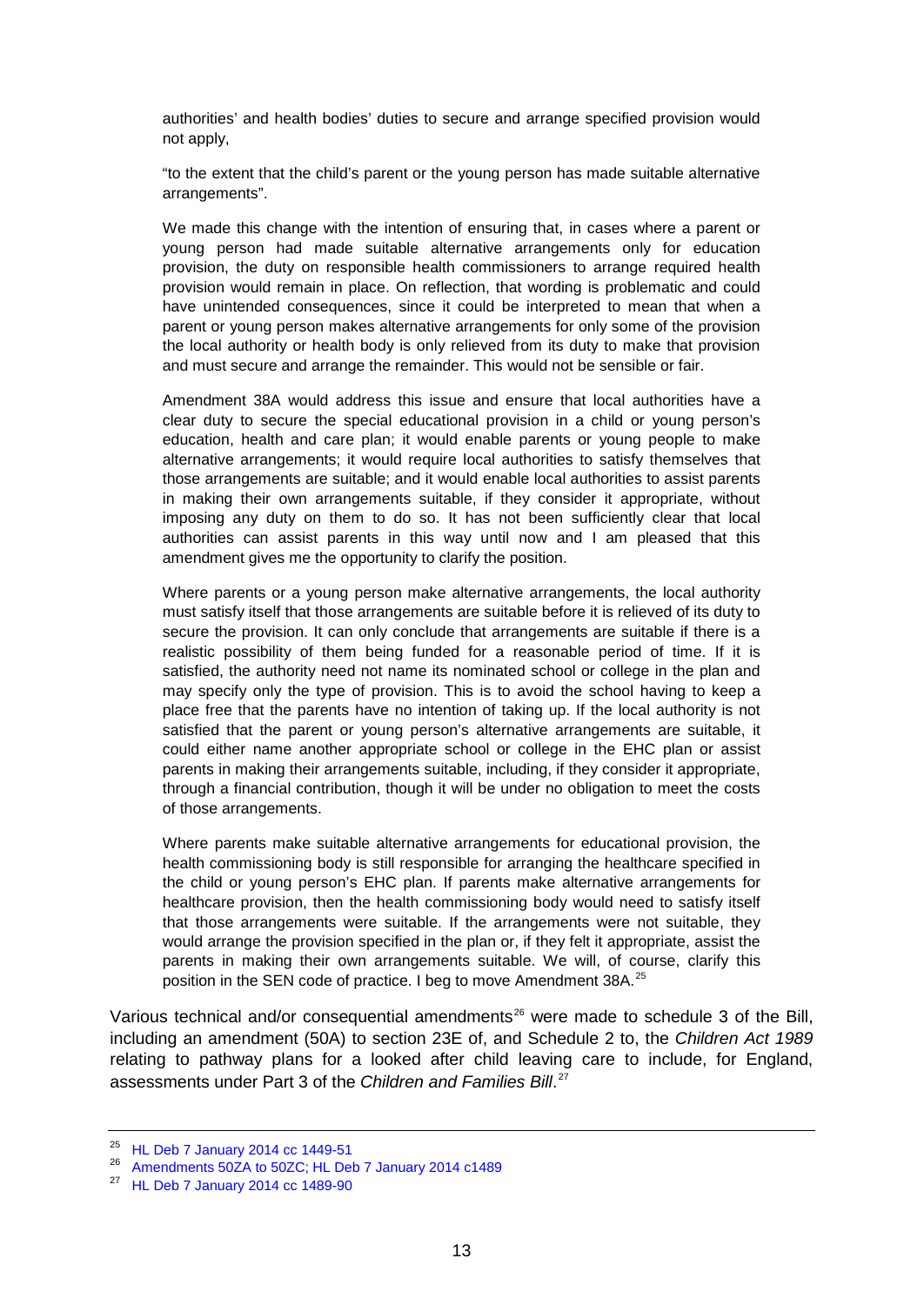A number of amendments were also made on the meaning of various terms relating to detained persons and youth accommodation, and children and young persons with a disability.[28](#page-13-4)

#### <span id="page-13-0"></span>**3.8 Other amendments on SEN and disability debated and pressed to division**

Many other amendments were discussed and subsequently withdrawn. This note does not cover these; however, it does note those amendments tabled to Part 3 that were pressed to a division.

#### <span id="page-13-1"></span>*Inclusion*

During the second day of the Lords' Report Stage there was a division on an amendment (16A), moved by Lord Low of Dalston, to place the principle of inclusion for disabled children in the Bill amongst the general principles set out in clause 19. Other Peers spoke in favour of the amendment. Baroness Warnock said that there was a lack of clarity as to how children who do not get an Education, Health and Care (EHC) Plan will be placed. Baroness Wilkins said that the amendment would reassure those who are concerned that elements of the SEN provisions in the Bill could weaken the right of disabled children with SEN to be included in mainstream education.

Speaking for the Government, Lord Nash resisted amendment 16A. While he acknowledged that the amendment followed a recommendation by the Joint Committee on Human Rights, he noted the existing provision to prevent discrimination of disabled people. He said that the Government did not believe that it was necessary to add to the principles set out in clause 19. However, he said that the Government would consider how the links to the Equality Act duties in the Code of Practice on SEN could be further improved. The Minister also referred to the amendments that the Government had tabled to include disabled children and young people in the scope of a number of key provisions in the Bill (see above). Lord Low pressed his amendment, which was defeated by 222 votes to 205.<sup>[29](#page-13-5)</sup>

### <span id="page-13-2"></span>*The local offer*

During the third day of Lords' Report Stage there was a division on an amendment (33D), moved by Lord Low of Dalston, which sought to require the Secretary of State to lay draft regulations setting out the standards and quality of special educational provision, health care provision and social care provision which local authorities must meet in their local offer. The amendment was defeated by 258 votes to 197.<sup>[30](#page-13-6)</sup>

The Bill as amended on Report was [HL Bill 83, 2013-14.](http://www.publications.parliament.uk/pa/bills/lbill/2013-2014/0083/14083.pdf)

## <span id="page-13-3"></span>**4 Lords' Third Reading**

Part 3, clauses 19 to 79, of the Bill, as amended at Lords' Report Stage, contained the provisions relating to children and young people with SEN or disability. $31$  The following notes the main changes made to Part 3 during the Bill's [Third Reading debate in the Lords on 5](http://www.publications.parliament.uk/pa/ld201314/ldhansrd/text/140205-0001.htm#14020581000654)  [February 2014.](http://www.publications.parliament.uk/pa/ld201314/ldhansrd/text/140205-0001.htm#14020581000654)

<span id="page-13-4"></span><sup>28</sup> [HL Deb 28 January 2014 c1117](http://www.publications.parliament.uk/pa/ld201314/ldhansrd/text/140128-0002.htm#14012881000655)

<span id="page-13-5"></span><sup>29</sup> [HL Deb 17 December 2013 cc 1179-1194](http://www.publications.parliament.uk/pa/ld201314/ldhansrd/text/131217-0002.htm)

<span id="page-13-6"></span><sup>30</sup> [HL Deb 7 January 2014 cc 1426-1430](http://www.publications.parliament.uk/pa/ld201314/ldhansrd/text/140107-0001.htm#14010750000895)

<span id="page-13-7"></span><sup>31</sup> [HL Bill 83, 2013-14](http://www.publications.parliament.uk/pa/bills/lbill/2013-2014/0083/14083.pdf)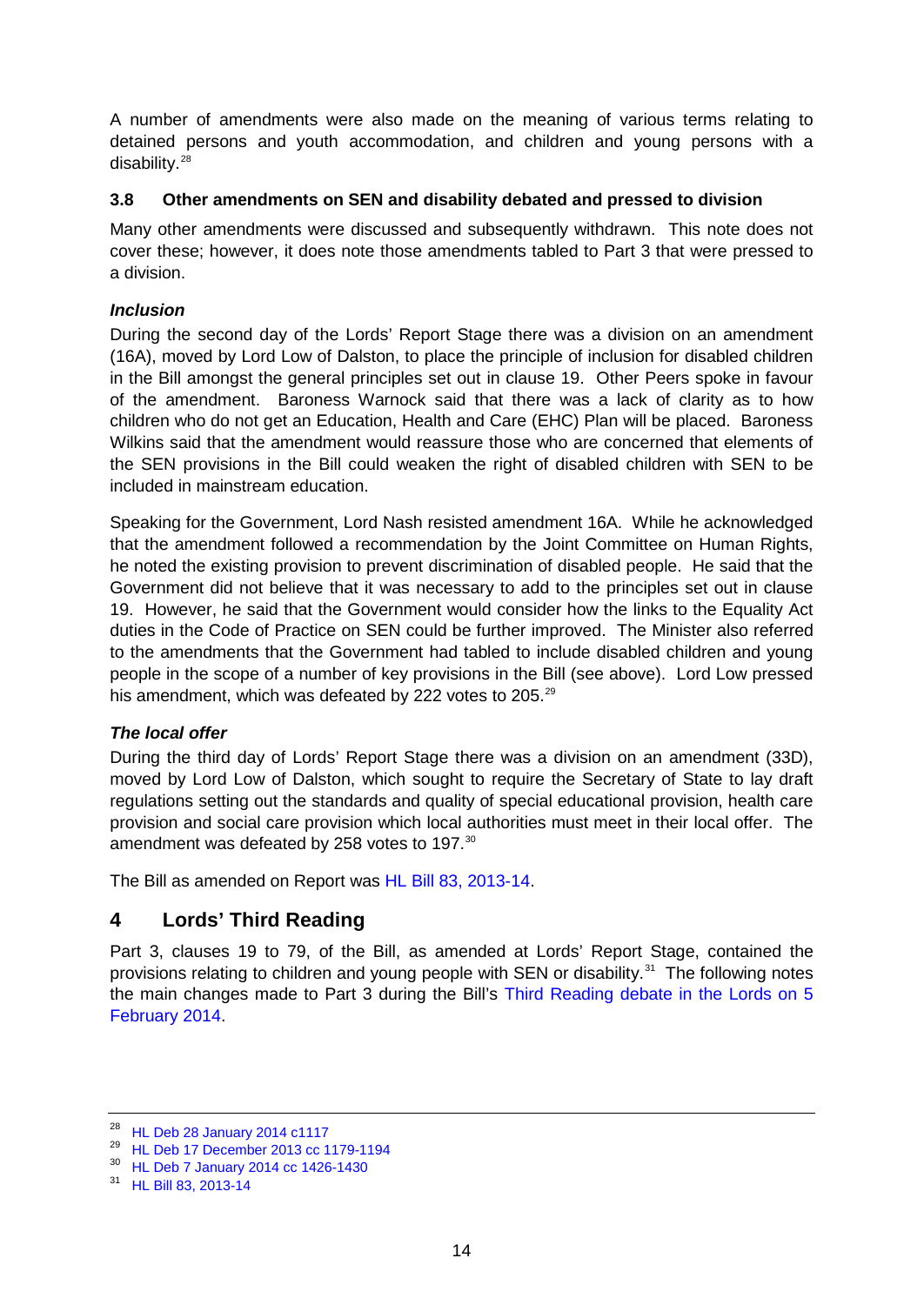#### <span id="page-14-0"></span>**4.1 Education, health and care plans: social care**

Throughout the Bill's proceedings there has been much discussion about social care. During the Lords' Report Stage, Lord Nash said that the Government intended to bring forward amendments at Third Reading to address concerns that social care services specified in an Education Health Care Plan would be provided by local authorities.<sup>32</sup> Accordingly at Third Reading, Government amendments (2 and 3) were made to clause 37 of the Bill.<sup>33</sup> Baroness Northover explained the amendments as follows.

We welcomed the high-quality debate in Grand Committee and on Report on social care and recognise the important issues that were raised. On Report, we committed to bringing back an amendment to include the Chronically Sick and Disabled Persons Act 1970 in the Bill as a means of, first, providing assurance that assessed social care needs for disabled children will be met under the existing duty in Section 2 of the CSDPA; and, secondly, ensuring that the EHC plan includes all the relevant social care services needed by disabled children.

Following Report, there have been further productive discussions between my noble friend Lord Nash, officials, Peers and representatives of the Special Educational Consortium, to ensure the legislation is amended to meet these important aims.

We are pleased to bring forward amendments to Clause 37 to require that the EHC plan includes all services assessed as being needed for a disabled child or young person under 18, under Section 2 of the CSDPA, regardless of whether it relates to the learning difficulty or disability which gives rise to the SEN. The duty for local authorities to provide services to disabled children where it is decided that they are necessary under the CSDPA will apply. We will ensure that the SEN code of practice provides an explanation of the services under Section 2 of the CSDPA that must be included in the EHC plan, and explains the existing duties to provide those services, to give clarity and reassurance to both parents and practitioners.

Specifically, where the local authority decides that it is necessary to make provision for a disabled child under Section 2 of the 1970 Act following an EHC assessment, this amendment will mean that the local authority must, first, identify which provision is made under Section 2 of the 1970 Act; secondly, specify clearly that provision in the EHC plan; and, thirdly, deliver that provision.

In addition, the Bill continues to require that any other social care provision which is reasonably required by the learning difficulty or disability that gives rise to the SEN must be included in the EHC plan. This covers provision made under Section 17 of the Children Act which is not covered by the CSDPA—for example, residential short breaks.

It will also cover adult social care provision for young people aged 18 to 25, where a care plan is drawn up under provisions in the Care Bill. The adult care plan should form the social care part of the EHC plan for young people over 18, and the Care Bill includes a duty to meet assessed needs in the adult care plan. Again, we will set out clearly in the code of practice the social care services that must be included in the EHC plan.<sup>[34](#page-14-3)</sup>

<span id="page-14-1"></span><sup>32</sup> [HL Deb 7 January 2014 c1448](http://www.publications.parliament.uk/pa/ld201314/ldhansrd/text/140107-0002.htm)

<span id="page-14-2"></span><sup>&</sup>lt;sup>33</sup> HL Bill 83 (as amended on Report)

<span id="page-14-3"></span><sup>34</sup> [HL Deb 5 February 2014 cc207-11](http://www.publications.parliament.uk/pa/ld201314/ldhansrd/text/140205-0001.htm#14020581000638)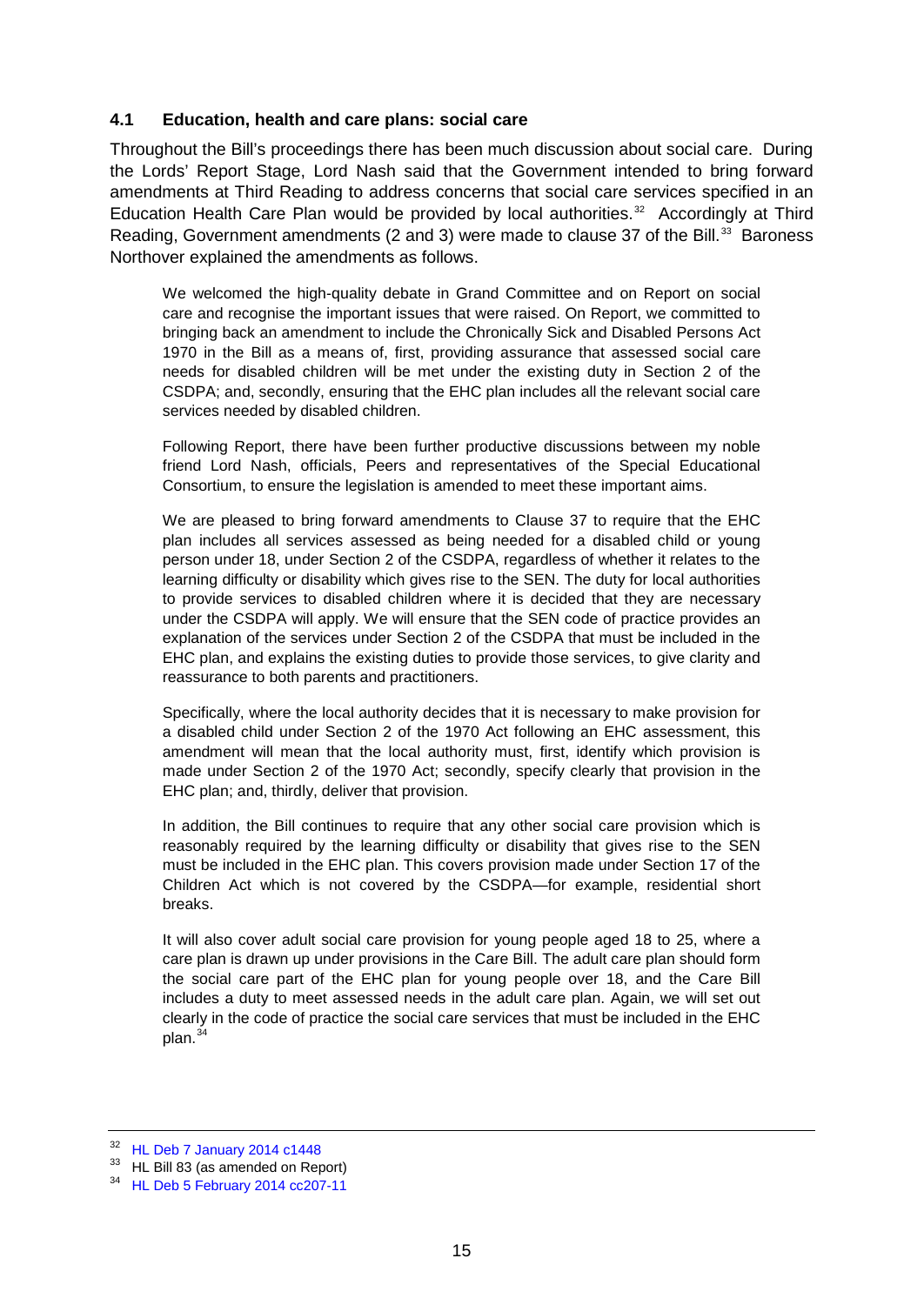#### <span id="page-15-0"></span>**4.2 Appeals, mediation and resolution of disagreements**

Lord Nash indicated during the Lords' Report Stage that the Government would give further thought to what more should be done better to integrate complaints across services. He said that it was a matter of concern to Ministers in both the Department of Health and the Department for Education. In particular he said that he wanted to look at: the role of mediation, including the scope to extend the arrangements in the Bill to cover health and social care as well as special education (notwithstanding the concerns he had previously set out about this); whether there could be a role for the tribunal in joining up redress across education, health and care; and what arrangements should put in place to review how redress works once the new system is bedded in, and in the light of wider reforms to complaints in the health service.<sup>[35](#page-15-1)</sup>

At Third Reading the Government introduced a group of amendments (4, 5 to 8, 9 to 15, 16 to 21, and 33) to address these issues. Having outlined the Bill's exiting provisions for appeals, mediation and local disagreement resolution services, Lord Nash said:

...

However, the Bill as currently drafted means that health and care provision is excluded from the disagreement resolution, mediation and appeal processes. Noble Lords have rightly raised their concerns about this. Following the commitment that I gave on Report, we have worked with colleagues at the Department of Health and the Ministry of Justice to develop a package of proposals to address this issue. These amendments provide that package.

The amendments will widen the disagreement resolution and mediation arrangements to cover health and social care and will require the holding of a review of the complaints and redress arrangements for those with education, health and care needs, with the review including pilots to test the tribunal making recommendations about health and social care.

On disagreement resolution and mediation, all local authorities currently have to make disagreement resolution services available. We will widen these so that when an assessment or reassessment is being carried out, or an EHC plan being drawn up or reviewed, parents and young people will be able to ask for disagreement resolution on health and social care complaints as well as on education complaints. As with the current arrangements, engaging disagreement resolution services will be voluntary on both sides—the parent or young person and the local authority or CCG. Similarly we are proposing to widen mediation to cover health and social care. This will mean that after an EHC plan has been drawn up, parents and young people will be able to go to mediation about the health and social care elements even if they did not have a concern about the education element. If they wanted mediation on health or social care, the CCG and local authority, respectively, would have to take part.

On Report we had an extensive discussion about the merits of a review of redress in the system. I am pleased to have tabled Amendment 33 today, which will establish such a review. The Secretary of State and the Lord Chancellor will hold the review to look at how well the redress arrangements under the Bill are working; and more widely at other complaint arrangements relevant to children and young people with education, health and social care difficulties. The review will take account of the Francis and Clwyd reviews of complaints in the health service. We will involve other organisations

<span id="page-15-1"></span><sup>35</sup> [HL Deb 7 January 2014 c1462](http://www.publications.parliament.uk/pa/ld201314/ldhansrd/text/140107-0002.htm)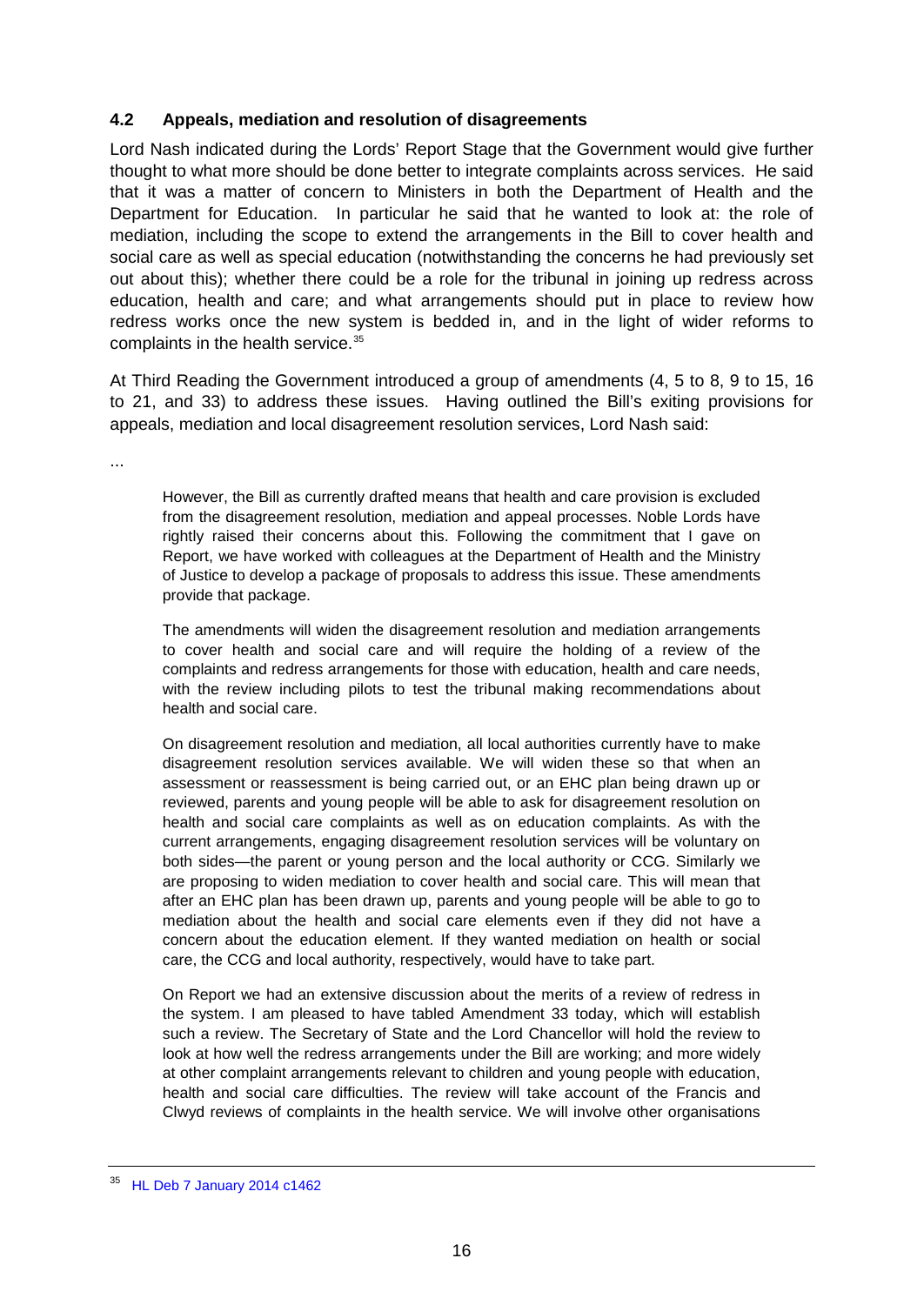which have an interest, such as the tribunal, Healthwatch, the Local Government Ombudsman, the Health Service Ombudsman and Parent Carer Forums.

The Secretary of State and the Lord Chancellor will report back to Parliament within three years of the implementation of the SEN provisions making recommendations as to the future of redress and complaint arrangements, including recommendations on the role of the tribunal. We believe that we would have to give sufficient time to build up the evidence on which to make recommendations. However, three years is a maximum and if the review felt it had the evidence in less than that time it could report to Parliament earlier. I estimate that we might have sufficient evidence by the summer of 2016, so I can say that the review would report no less than two years from the implementation of the Bill and no more than three years.

Part of the review will involve pilots testing the tribunal making recommendations on the health and social care aspects of plans where parents and young people have complaints about them and they are already appealing to the tribunal about the special educational element of the plan. This would mean that they could have their complaints about the plan considered as a whole rather than in isolation. The recommendations would not be binding on CCGs and local authorities as social care providers but we would expect them to consider seriously any recommendations the tribunal made. The pilots would begin in the spring of 2015 as the first appeals about EHC plans begin to be heard, be carried out in at least four local authority areas and would last for two years while it builds up evidence on which to base any recommendations about the future role of the tribunal.

I believe that, taken together, this is a strong package which addresses the need to provide parents and young people with a more joined-up way of dealing with complaints which go across education, health and social care. I beg to move.<sup>[36](#page-16-1)</sup>

#### <span id="page-16-0"></span>**4.3 Detained children and young people**

The Government introduced a group of amendments (22, 23 to 27, 28 to 31, 32 and 34) to build on the changes made at Lords' Report Stage to support the needs of young offenders in custody. Baroness Northover summarised the amendments as follows.

I am pleased that noble Lords accepted the Government's amendments on Report. That means that today's debate is, I hope, starting from a strong position. The Bill already ensures that: young offenders, their parents and professionals working with them can request an assessment for an EHC plan and those assessments can now start in custody; EHC plans will provide up-to-date, current information on entry to custody, owing to the requirement for local authorities to maintain the EHC plans of those under 18 who are not in education, employment or training for any reason; both home local authorities and relevant NHS health service commissioners are under a duty to use their best endeavours to arrange the education and health provision set out in an EHC plan for children and young people in custody; EHC plans must be kept by the home local authority while a young offender is detained and must be reviewed and maintained again immediately on release; and both youth offending teams and relevant custodial institutions are required to co-operate with the local authority.

This is a significant set of improvements over the current system. However, now we want to go even further to address the remaining concerns expressed by noble Lords during our previous debate on this subject—namely, that "best endeavours" seemed, certainly in the mind of the noble Lord, Lord Ramsbotham, not to create a strong

<span id="page-16-1"></span><sup>36</sup> [HL Deb 5 February 2014 cc211 -221](http://www.publications.parliament.uk/pa/ld201314/ldhansrd/text/140205-0001.htm#14020581000638) and cc 225-226